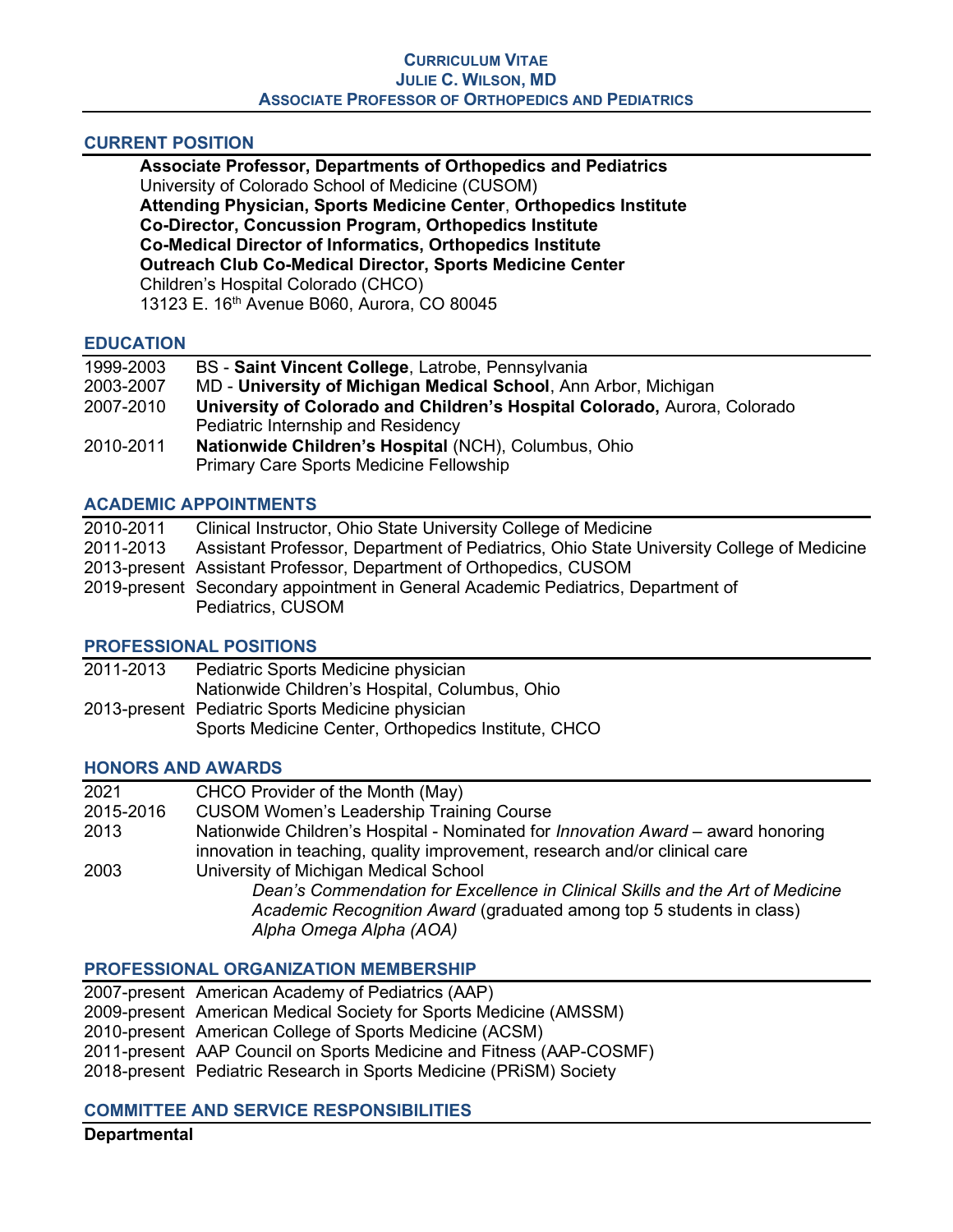|                 | ASSUCIATE PROFESSOR OF URTHOPEDICS AND PEDIATRICS                                        |
|-----------------|------------------------------------------------------------------------------------------|
| 2008-2010       | <b>CHCO Pediatric Residency Program Committee member</b>                                 |
| 2010-2013       | NCH Sports Medicine Education Committee - member                                         |
|                 | 2013–present CHCO Concussion Program - Co-director                                       |
| 2014-2019       | <b>CHCO Orthopedics Epic superuser</b>                                                   |
|                 | 2014-present CHCO Sports Medicine Center Clinic Efficiency committee - physician advisor |
|                 | 2016–present CHCO Advanced Care of the Young Athlete Symposium planning committee        |
|                 | member                                                                                   |
|                 | 2019-present CHCO Orthopedics Clinical Informatics co-medical director                   |
|                 | 2019-present CHCO Sports Medicine Center Outreach Club co-medical director               |
|                 |                                                                                          |
| <b>Hospital</b> |                                                                                          |
| 2015-2016       | CHCO Concussion Clinical Care Guidelines – physician champion                            |
|                 | 2018-present CHCO Clinical Informatics Council member                                    |
|                 | 2019-present CHCO Clinical Informatics Ambulatory Governance Committee member            |

2020-2022 CHCO Scientific Advisory Council (COVID-19 return to sports guidance)

# National

2013–present AMSSM Research committee member

Research abstract reviewer 2015-2017, 2020, 2021

- 2015–2016 Epic Pediatric Orthopedics national working group Sports Medicine committee member
- 2017–2018 AMSSM Concussion position statement writing group member
- 2018–present US Soccer volunteer team physician U14-17 girls' national teams
- 2019–present PRiSM Concussion research interest group member
- 2021–present PRiSM Diversity Committee member

# Community Organizations

- 2010–2012 Kenyon College team physician
- 2010–2013 Canal Winchester High School team physician
- 2012–2013 YMCA of Central Ohio Swim program advisor
- 2012–2013 Fitness and Nutrition (FAN) Club advisory board member
- 2013–2019 Thornton High School team physician
- 2013–present Real Colorado Soccer medical director
- 2014–present Colorado Rush soccer medical director
- 2018–2021 Real Edge Colorado soccer physician lead

# LICENSURE AND BOARD CERTIFICATION

- 2010-present Board Certified in Pediatrics, American Board of Pediatrics 2011-present Certificate of Added Qualification in Sports Medicine (CAQSM), American Board of **Pediatrics** 2010-2014 Ohio State Medical Board, inactive, unrestricted medical license 2013-present Colorado Medical Board, active, unrestricted medical license 2019 Epic PowerUser Certification 2019 Epic Physician Builder Certification
- 2020 Epic Physician Analytics Certification

# INVITED LECTURES

## National/International

1. Society of Nuclear Medicine and Molecular Imaging Annual Meeting invited lecture: Utilization of Nuclear Medicine from a Pediatric Sports Medicine Professional. Denver CO, June 2017.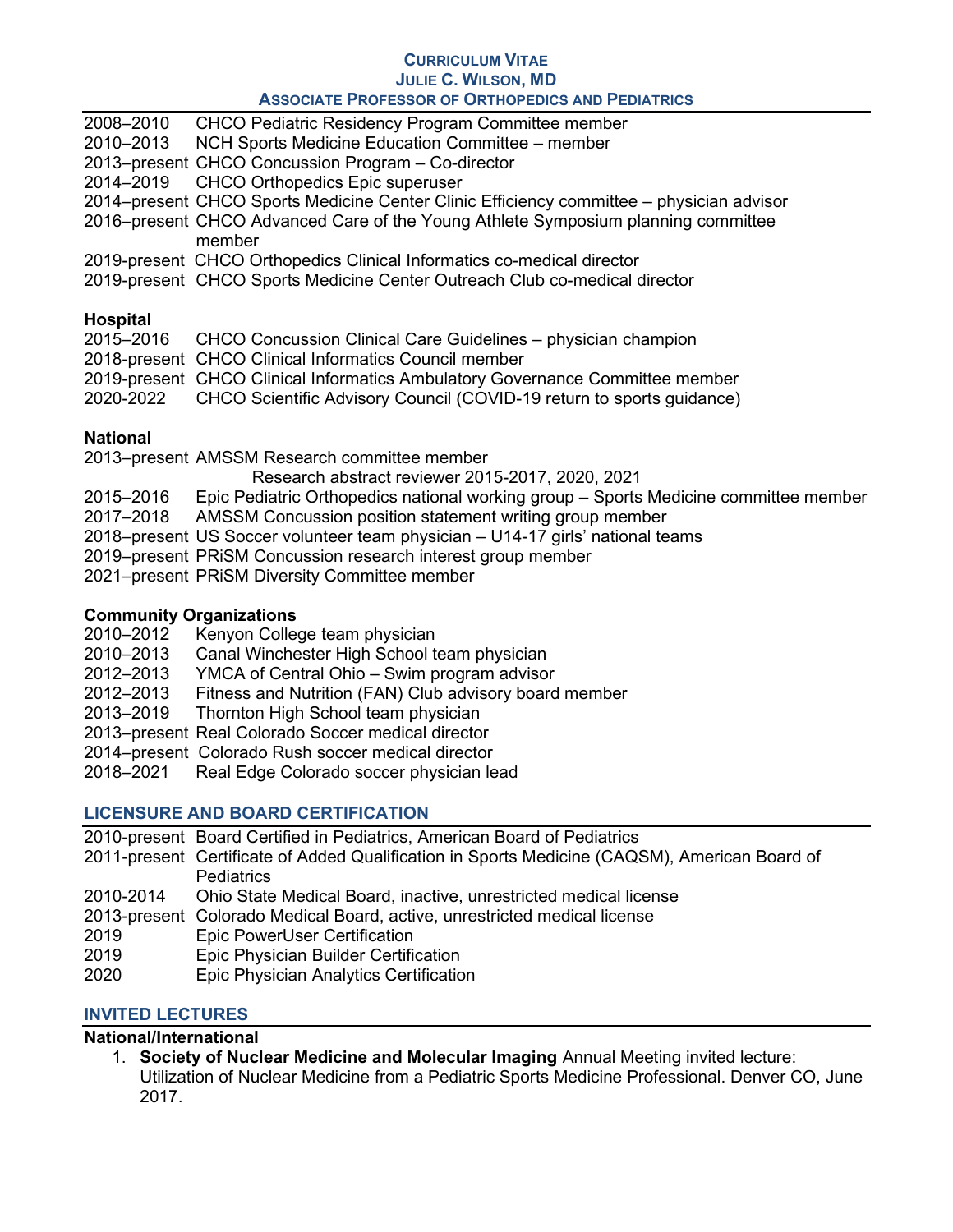- 2. National Athletic Trainer's Association Annual Meeting PRiSM Exchange lecture: Juvenile Osteochondritis Dissecans: Diagnosis and Non-operative Management. New Orleans LA, June 29, 2018.
- 3. Manchester United Football Club Sports Medicine 2020 Conference lecture: Optimizing Recovery and Return to Play after Pediatric Concussion. Manchester, England, November 13, 2020.
- 4. PRiSM Annual Meeting Instructional Course Lecture: Dual-Task Paradigms for Concussion Management: Translation from the Laboratory to Clinical Implementation. Virtual meeting format. January 27-30, 2021.
- 5. AMSSM 2021 Annual Meeting Sports Medicine Masqueraders session: Unmasking Challenging Diagnoses from Head to Toe: When Knee Pain Isn't Knee Pain in Pediatrics. Virtual meeting format. April 18, 2021.
- 6. Steadman Philippon Research Institute and US Olympic & Paralympic Committee 4th Annual Injury Prevention Symposium feature presentation: Preventing prolonged recovery in pediatric concussion: where do we start? Virtual meeting format. April 29, 2021.

# Regional

- 1. Rocky Mountain Athletic Trainers Association Annual Meeting invited lecture: Female Athlete Triad in Adolescent Athletes. Albuquerque NM. April 2016.
- 2. Rocky Mountain Regional Chapter Society for Adolescent Health and Medicine: Hot Topics in Adolescent Health invited lecture: Getting Back Up Again: Facilitating Recovery in Adolescent Concussion. Aurora CO, October 2019.

# Local/State (Symposia and invited lectures)

- 1. Greater Columbus Athletic Trainers Society Meeting invited lecture: Complex regional pain syndrome in children. Westerville OH, September 2011.
- 2. NCH Pediatric Sports Medicine and Orthopedics Conference invited lecture: Nutritional Demands in the Young Athlete. Columbus OH, November 2012.
- 3. CHCO Advanced Care of the Young Athlete Symposium: Concussion Update: Where are we now? Aurora CO, November 2014.
- 4. University of Colorado Sports Medicine (CUSM) On the Field Management of the Injured Athlete Symposium invited lecture: Physeal Injuries. Denver CO, August 2015.
- 5. CUSM On the Field Management of the Injured Athlete Symposium invited lecture: High Risk Stress Fractures. Denver CO, August 2015.
- 6. CHCO Advanced Care of the Young Athlete Symposium invited lecture: Female Athlete and Nutritional Considerations in Bone Stress Injuries. Aurora CO, November 2015.
- 7. Regis University course (Justice and the Common Good: The NFL Concussion Litigation) guest lecturer: Concussions in Youth Sports. Denver CO, September 2016.
- 8. CHCO Concussion and the Classroom: A Symposium on Mild Traumatic Brain Injury invited lecture: Concussion Management for Athletes & What This Means for Student Non-Athletes. Aurora CO, September 2016.
- 9. CHCO Advanced Care of the Young Athlete Symposium workshop: Case Studies in Hand & Wrist Injuries. Aurora CO, November 2016.
- 10. CHCO Pediatric Advanced Practice Conference invited lecture: Updates in Concussion Diagnosis and Management. Aurora CO, February 2017.
- 11. CUSM On the Field Management of the Injured Athlete Symposium invited lecture: Physeal Injuries. Denver CO, August 2017.
- 12. CUSM On the Field Management of the Injured Athlete Symposium invited lecture: Apophyseal Injuries. Denver CO, August 2017.
- 13. Regis University course (Justice and the Common Good: The NFL Concussion Litigation) guest lecturer: Concussions in Youth Sports. Denver CO, September 2017.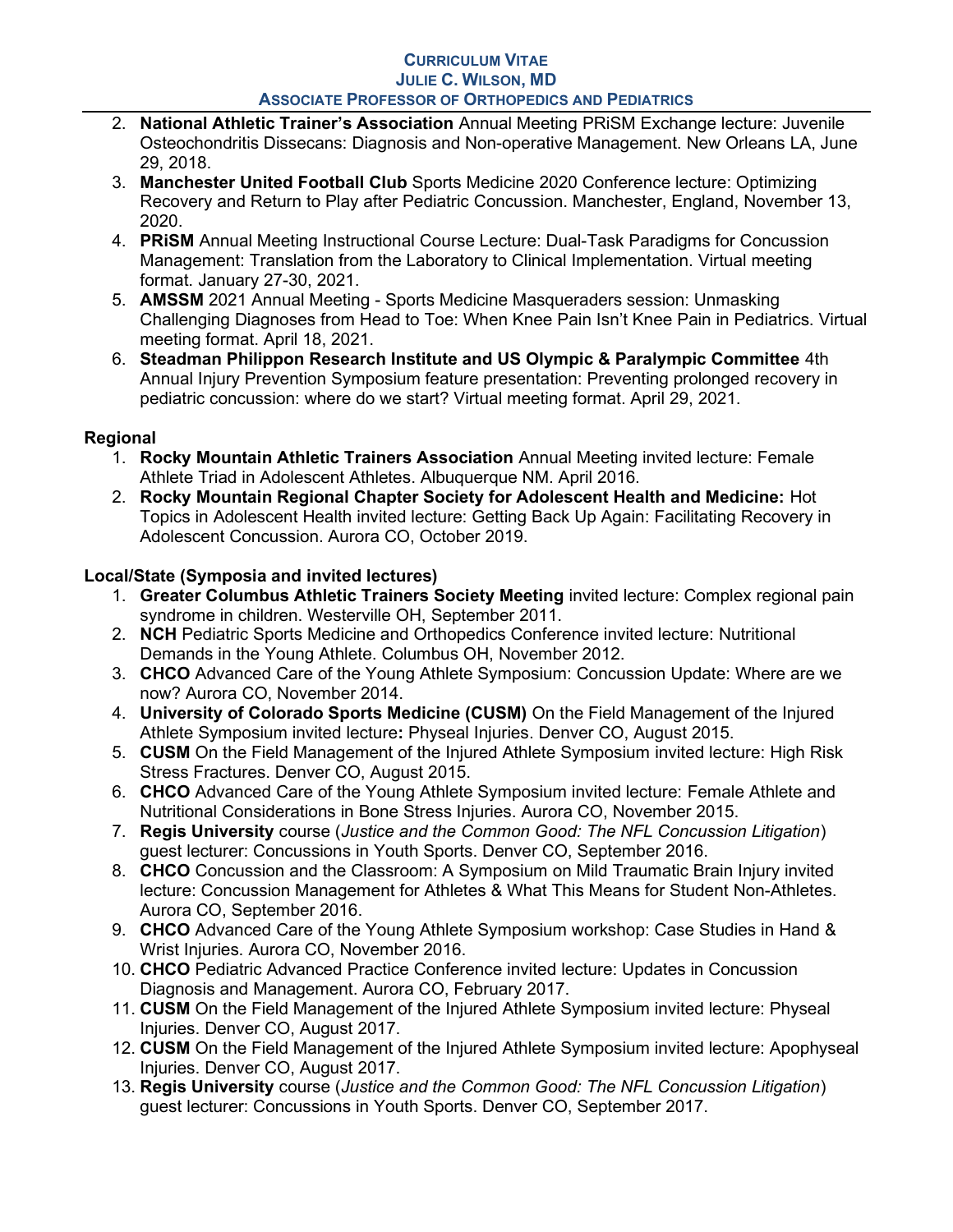- 14. CHCO O'Neil Conference invited lecture: Pediatric Sport-Related Concussion: Incidence, Initial Assessment, Diagnosis and Management. Aurora CO, September 2017.
- 15. CHCO Advanced Care of the Young Athlete Symposium invited lecture: Concussion prevention: What's the evidence? Aurora CO, November 2017.
- 16. Colorado Society of Advanced Practice Nurses invited lecture: Updates in Concussion Diagnosis and Management. Littleton CO, August 2018.
- 17. CHCO Concussion and the Classroom 2.0: A Symposium on Mild Traumatic Brain Injury workshop: Return to Activity: The Why, When and How to Assist Athletes and Non-Athletes After Concussion. Aurora CO, September 2018.
- 18. CHCO Concussion and the Classroom 2.0: A Symposium on Mild Traumatic Brain Injury invited lecture: Concussion Management for Athletes & What This Means for Student Non-Athletes. Aurora CO, September 2018.
- 19. Regis University course (Justice and the Common Good: The NFL Concussion Litigation) guest lecturer: Concussions in Youth Sports. Denver CO, February 2019.
- 20. Colorado Athletic Trainer's Association Annual Clinical Symposium feature presentation: Advancing Concussion Care: Recognition, Recovery and Return to Play Considerations. Englewood CO, July 2019.
- 21. CHCO Mild TBI Symposium for Community Healthcare Providers on Youth Concussion in the Primary Care Setting: Best Practice Recommendations for Athletics and the Classroom. Management for Athletes: Return to Play and Prevention. Aurora CO, August 2019.
- 22. University of Denver Master's in Sport & Performance Psychology course (Human Growth & Development) guest lecturer: Hot Topics in Youth Sports – Concussions and Sport Specialization, Denver CO, February 2020.

# Local (Continuing education)

- 1. NCH Sports Medicine Athletic Trainer In-Service: Cardiovascular disease and screening in the young athlete. Westerville OH, January 2011.
- 2. NCH Center for Healthy Weight and Nutrition In-Service: Musculoskeletal considerations in obese children and adolescents. Columbus OH, March 2011.
- 3. NCH Sports Medicine Athletic Trainer In-Service: Complex regional pain syndrome in children. Westerville OH, May 2011.
- 4. NCH Lounge and Learn series: Performance Enhancing Substances. Columbus OH, September 2011.
- 5. CHCO Lunch and Learn series: Concussion Update. Advanced Pediatrics, Centennial CO, February 2014.
- 6. CHCO CME series: Care of the Youth Athlete: Overuse Injuries and Sports Specialization. Parker CO, March 2014.
- 7. CHCO Lunch and Learn series: Concussion Update. Advanced Pediatrics, Aurora CO, March 2014.
- 8. CHCO CME series: Concussion Update for PCPs. Highlands Ranch CO, October 2014.
- 9. CHCO Physical Therapy In-service: Care of the Young Athlete: Overuse Injuries. Colorado Springs CO, February 2015.
- 10. CHCO Athletic Trainer In-service: Exertional Heat Illness: Prevention, Diagnosis and Management. Aurora CO, September 2015.
- 11. CHCO Physical Therapy In-service: Return to Play Considerations and the Role of Aerobic Training in Concussion Management. Aurora CO, March 2016.
- 12. CHCO Lunch and Learn series: Concussions. Arapahoe Park Pediatrics, Highlands Ranch CO, August 2016.
- 13. CHCO CME lecture: Dazed & Concussed: A Case-Based Approach to Concussion Diagnosis, Management and Return to Play Decisions. Denver CO, August 2016.
- 14. CHCO Lunch and Learn series: Concussions. Arapahoe Park Pediatrics, Littleton CO, August 2016.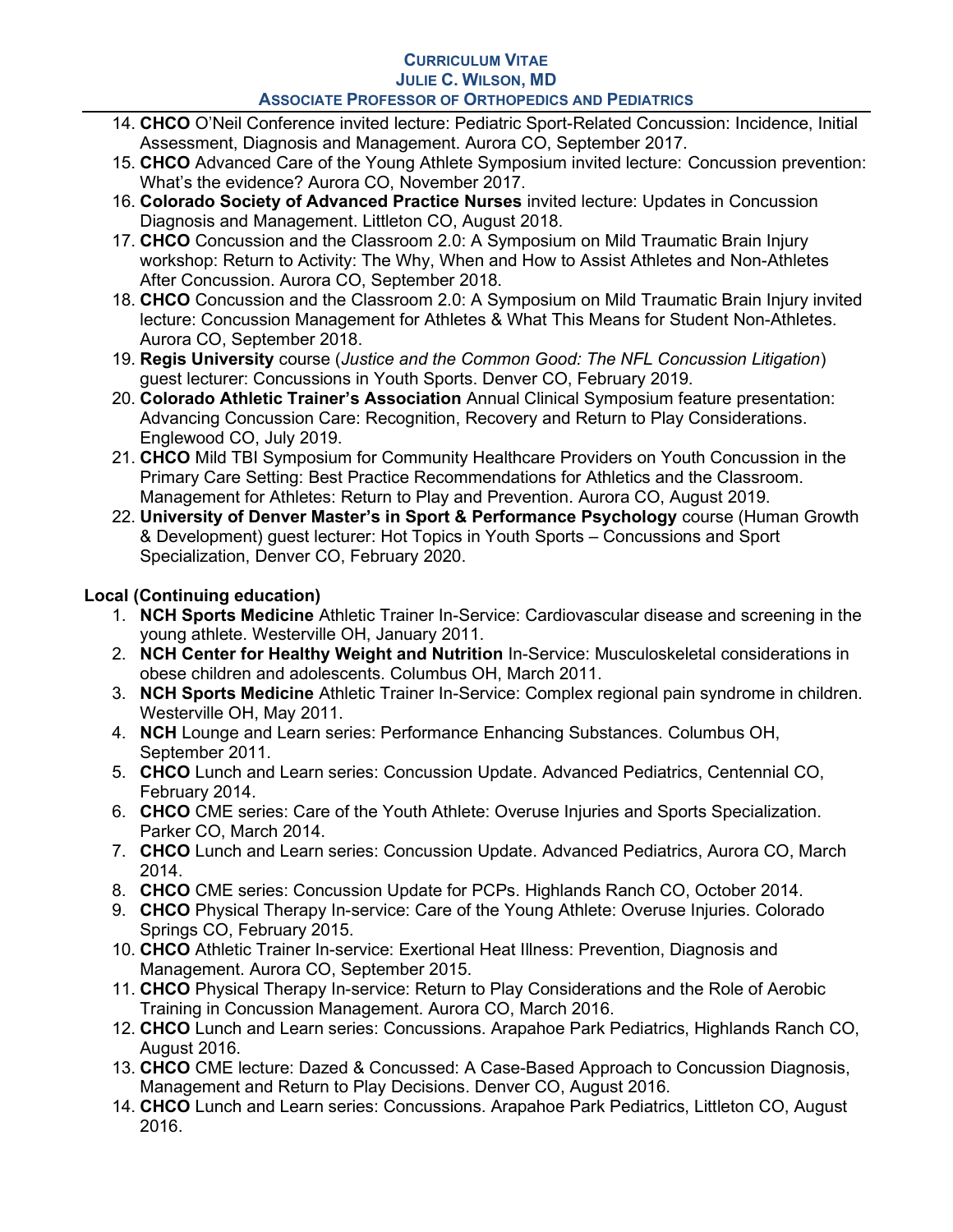- 15. Aurora Public Schools Athletic Trainer In-service: Concussion Management. Aurora CO, November 2016.
- 16. CHCO Lunch and Learn series: Concussions. Ranchview Family medicine, Lone Tree CO, April 2017.
- 17. CHCO CME lecture: Updates in Concussion Diagnosis and Management. Denver CO, August 2017.
- 18. CHCO Lunch and Learn ECHO-lite series: Concussions. Aurora CO, September 2017.
- 19. CHCO CME series: Updates in Concussion Diagnosis and Management. Centennial CO, October 2017.
- 20. CHCO Neurology Nursing education series: Pediatric Concussion: Updates in Diagnosis and Management. Aurora CO, August 2018.
- 21. CHCO CME series: Updates in Pediatric Sport-Related Concussion. Wheat Ridge CO, September 2018.
- 22. CHCO Lunch and Learn PEAKS session: Concussions. Aurora CO September 2018.
- 23. CHCO Lunch and Learn: Pediatric Concussions. Littleton CO, June 2019.
- 24. CHCO Lunch and Learn Virtual Education Series: Pediatric Concussions. Aurora CO, October 2019.
- 25. CHCO Teleconference lecture for Vail Health acute care providers: Updates in Pediatric Concussion, December 2019.
- 26. CHCO Continuing education series for athletic trainers: Aerobic Exercise in Pediatric Sport-Related Concussion Recovery, July 2021.

# Community Outreach

- 1. **Olentangy Schools Health Fair**: Burnout vs superstar it's a fine line. Keeping kids safe and healthy in sports. Delaware OH, April 2011.
- 2. Colorado Cutthroats Youth Hockey Clinic: Concussions in Youth Sports. Aspen CO, January 2014.
- 3. Overland HS Pre-Health Club: Careers in Sports Medicine. Aurora CO, February 2014.
- 4. Adams 12 Coaches Clinic: Concussion Training for Coaches. Westminster CO, August 2014.
- 5. Mothers of Boys community group: Sports Related Concussions. Englewood CO, October 2014.
- 6. Colorado Rush Soccer club: Concussion Training for Soccer Coaches. Highlands Ranch CO, February 2015.
- 7. Cheyenne School District outreach talk: Concussions: What You Need to Know. Cheyenne WY, February 2015.
- 8. Pediatric Health Care Career Night for HS Students: Pediatric Sports Medicine. Highlands Ranch CO, April 2015.
- 9. Bishop Machebeuf HS coach, athlete and parent presentation: Concussions 101: What You Need to Know. Denver CO, September 2015.
- 10. Colorado Rush Soccer club: Concussion Training for Soccer Coaches. Highlands Ranch CO, March 2016.
- 11. Great West Financial Lunch & Learn: Concussions. Greenwood Village CO, July 2016.
- 12. Broncos Moms Football Safety Clinic: Concussions: What You Need to Know. Denver CO, September 2016.
- 13. Cherry Creek Schools Extended Child Services Fall Conference: Concussions: What You Need to Know. Greenwood Villages CO, September 2016.
- 14. Broncos Moms Football Safety Clinic: Concussions: What You Need to Know. Denver CO, June 2017.
- 15. Colorado High School Coaches' Association Multi-Sports Clinic: Concussion Training for Coaches. Aurora CO, July 2019.
- 16. Adams 12 School District: Concussion Training for Coaches. Thornton CO, February 2020.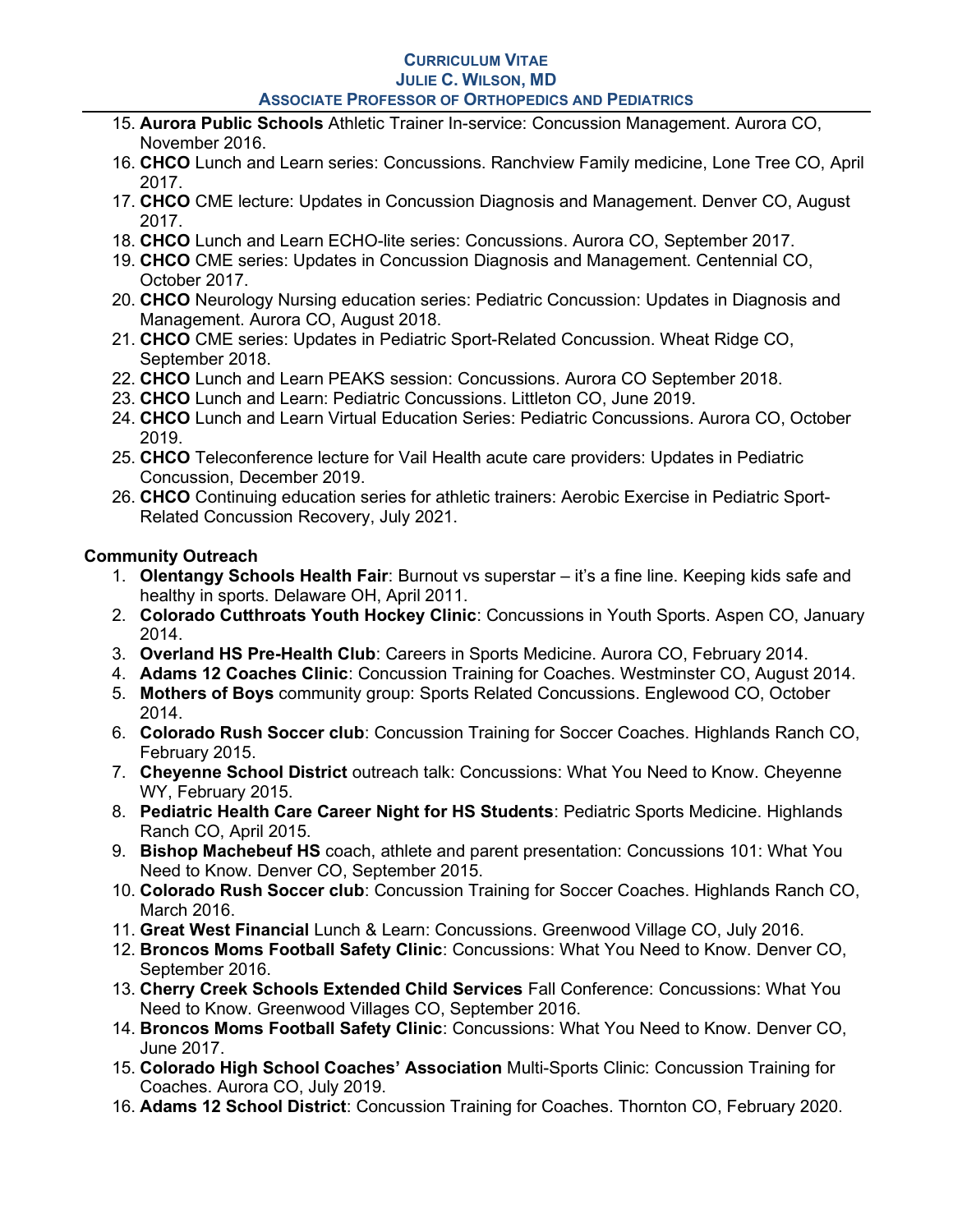## TEACHING RECORD

## Fellows

- 1. **NCH** Sports Medicine Fellowship Case Conference: Wrist pain and hand contractures after a FOOSH injury. Aug 2010.
- 2. **NCH** Sports Medicine Fellowship Case Conference: Chronic groin pain in an adolescent male basketball player. Sept 2010.
- 3. NCH Sports Medicine Fellowship Case Conference: Lumbar facet stress fractures: atypical cause of low back pain in 2 adolescent female athletes. Oct 2010.
- 4. NCH Sports Medicine Fellowship Case Conference: Fishtail deformity as a complication of a supracondylar humerus fracture presenting as elbow pain in a Little League baseball player. Dec 2010.
- 5. NCH Sports Medicine Fellowship Case Conference: Reverse Bankart injury as a result of recurrent shoulder subluxation. Jan 2011.
- 6. NCH Sports Medicine Fellowship Case Conference: Grade 2 spondylolisthesis in a high school football player. Feb 2011.
- 7. NCH Sports Medicine Fellowship Case Conference: Atraumatic knee effusion in an adolescent female basketball player. Mar 2011.
- 8. NCH Sports Medicine Fellowship Case Conference: Anterior sternoclavicular dislocation in a lacrosse player. May 2011.
- 9. NCH Sports Medicine Fellowship Lecture: Gymnastics and Cheerleading Injuries. Jan 2012, Jan 2013.
- 10. NCH Sports Medicine Fellowship Lecture: Scoliosis. Feb 2012, Aug 2012, July 2013.
- 11. NCH Sports Medicine Fellowship Lecture: Osteochondritis Dissecans in Children and Adolescents. Feb 2013, July 2013.
- 12. AMSSM Fellows Research and Leadership Conference: Small group leader. Boulder CO. July 2014. 2020, 2021.
- 13. CHCO Emergency Department fellow lecture series: Shoulder Evaluation & Injuries. Dec 2015.
- 14. CUSM Fellowship lecture: Juvenile Osteochondritis Dissecans. Oct 2017, Oct 2018.
- 15. CUSM Fellowship lecture: Sport-Related Concussion: Beyond the Basics. April 2020.
- 16. CUSM Fellowship lecture: Concussion Evaluation & Initial Management. July 2021.

# **Residents**

- 1. The Children's Hospital Residency Supervisor's Conference: The Pre-Participation Physical Exam – May 2010
- 2. NCH Pediatric Residency Applied Pediatric Skills Series: Foot & Ankle Physical Examination May 212, May 2013
- 3. NCH Pediatric Residency lecture: Sports Pre-Participation Evaluations June 2013
- 4. Rose Family Medicine Residency lecture: Pediatric Sport-Related Concussion: Diagnosis and Management – Jan 2018
- 5. CHCO Pediatric Intern Centennial block: pediatric musculoskeletal evaluation. Developed curriculum for quarterly didactic lecture and hands-on workshop – Feb 2018, Apr 2018, Jul 2018, Nov 2018, Feb 2019, Apr 2019, Jul 2019, Nov 2019
- 6. CHCO Pediatric Senior Resident Academic half day: concussion evaluation June 2018, December 2019. Developed didactic curriculum.
- 7. CHCO Pediatric Senior Resident Academic half day: shoulder evaluation December 2019. Developed didactic curriculum.
- 8. CHCO Pediatric Orthopedics lecture series: Musculoskeletal Injury after Concussion: Why Concussion History Matters in Orthopedics, Aug 2020.
- 9. CHCO Pediatric Orthopedic Education series: Sport-Related Concussion: Return to Play Decisions and Prevention Strategies, December 2020.
- 10. CHCO Sports Physical Therapy Residency lecture series: Concussion Evaluation & Initial Management. August 2021.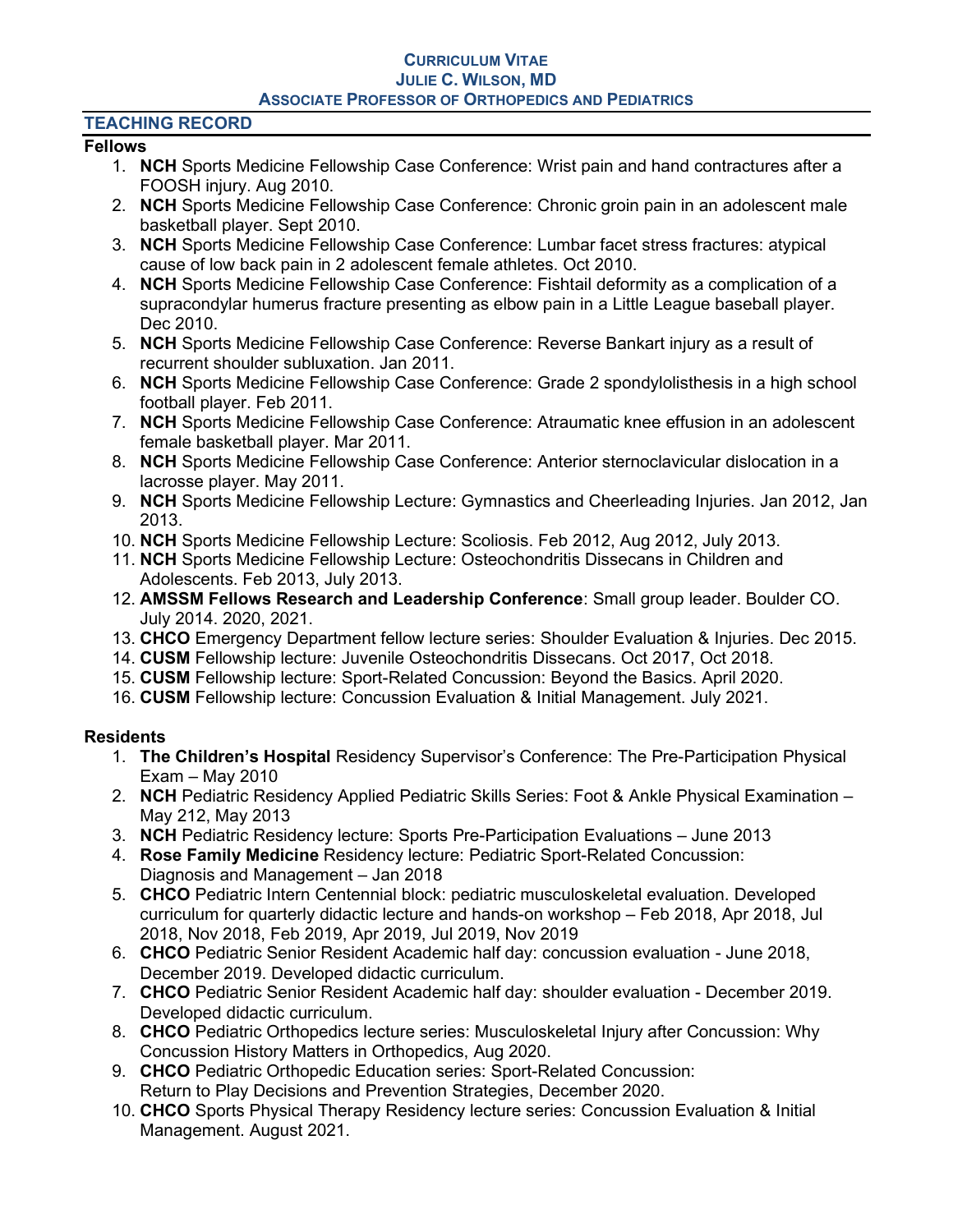## Medical Students

- 1. Ohio State University Medical Student Lecture, Family Medicine Clerkship. Physical examination skills for the knee and shoulder. Quarterly workshop - 2010-2011
- 2. CUSOM Foundations of Doctoring small group facilitator: Musculoskeletal physical exam Feb 2017, Feb 2018, Feb 2019

## GRANT FUNDING

## Current Funding 1. Project: A multifaceted and interdisciplinary approach to improving pediatric concussion outcomes Funding Agency: Tai Foundation Award Dates: 11/01/2020-10/31/2023 Amount: \$200,000 Role: Co-Investigator  $\%$  funded effort: 0% 2. Project: Early exercise prescription to improve outcomes in pediatric concussion patients Funding Agency: CHCO Clinical, Operational Effectiveness and Patient Safety (COEPS) small grants program and the state of the contract of the Award Dates: 8/1/2019-8/1/2022 Amount \$24,946 **Role:** Principal investigator % funded effort: 0% 3. Project: Understanding How Sleep Health Affects Recovery from Adolescent Concussion Funding Agency: Colorado Clinical and Translational Sciences Institute (CCTSI) Award Dates: 5/1/2022-4/30/2023 Amount \$30,000 **Role: Co-Investigator** % funded effort: 0% Prior Funding 1. Project: Evaluation of a Simple Test of Reaction Time in the Diagnosis and Management of Concussions in High School Athletes Funding Agency: The Research Institute at Nationwide Children's Hospital Award Dates: 10/01/2011-9/30/2013 Amount \$2906 Role: Co-investigator % funded effort: 0% 2. Project: Evaluation of a Simple Test of Reaction Time in the Diagnosis and Management of Concussions in High School Athletes Funding Agency: AMSSM Young Investigator Grant Award Dates: 2/15/2013-2/15/2014 Amount \$3410 **Role:** Co-investigator % funded effort: 0% 3. Project: Impact of a Cervical Strengthening Program on Concussion Incidence in Adolescent Athletes Funding Agency: AMSSM Young Investigator Grant Award Dates: 1/5/2015-1/5/2016 Award \$5000 **Role:** Principal investigator but when the flood effort: 0% 4. Project: Electrophysical Data Analysis Methods to Predict mTBI clinical outcomes Funding Agency: Gabriella Molnar Pediatric Physical Medicine & Rehabilitation Research Grant Award Dates: 6/2/2015-6/2/2016 Amount \$10,000 **Role:** Co-investigator **120 %** funded effort: 0% 5. Project: Quantitative Encephalography as a Tool for Evaluation of Adolescent Concussions Funding Agency: University of Colorado Department of Orthopedics Internal Grant Award Dates: 8/12/2015-8/12/2017 Award \$10,000 **Role:** Principal investigator % funded effort: 0% 6. Project: Comparison of Braces for Treatment of Sever's Disease in Barefoot Athletes Funding Agency: AMSSM Young Investigator Grant Award Date: 3/5/2018-3/5/2020 Amount \$5000 **Role:** Co-investigator **120 %** funded effort: 0% 7. Project: Implementation of a sports injury prevention program to reduce subsequent injuries after concussion: a pilot randomized control study Funding Agency: CHCO Research Institute **Award Date: 1/1/2019-12/31/2019** Amount \$30,000 Role: Co-investigator % funded effort: 0%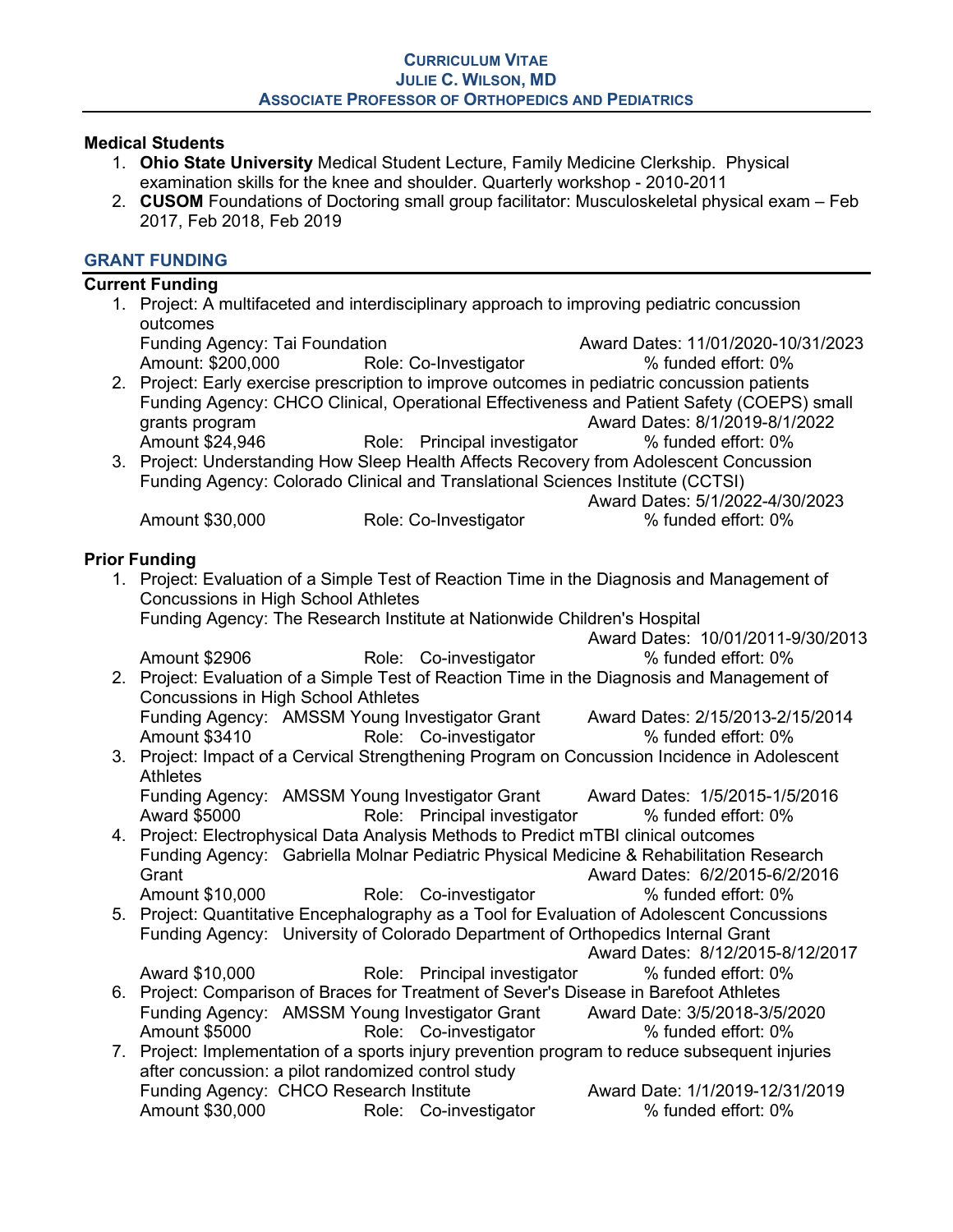8. Project: Initiation of an early exercise program to improve symptoms and psychosocial function after pediatric mild traumatic brain injury Funding Agency: MINDSOURCE Brain Injury Network Award Date: 8/1/2019-6/30/2021 Amount \$115,000 Role: Co-investigator % funded effort: 0%

# **BIBLIOGRAPHY**

# Peer-reviewed original research articles

- 1. MacDonald J, Wilson J, Young J, Duerson D, Swisher G, Collins CL, Meehan WP 3rd. Evaluation of a simple test of reaction time for baseline concussion testing in a population of high school athletes. Clin J Sport Med. 2015 Jan;25(1):43-8. doi: 10.1097/JSM.0000000000000096. PMID: 24727576.
- 2. Hever GL, Fischer A, Wilson J, MacDonald J, Cribbs S, Ravindran R, Pommering TL, Cuff S, Orthostatic Intolerance and Autonomic Dysfunction in Youth With Persistent Postconcussion Symptoms: A Head-Upright Tilt Table Study. Clin J Sport Med. 2016 Jan;26(1):40-5. doi: 10.1097/JSM.0000000000000183. PMID: 25706664.
- 3. Howell DR, Wilson JC, Kirkwood MW, Grubenhoff JA. Quality of Life and Symptom Burden 1 Month After Concussion in Children and Adolescents. Clin Pediatr (Phila). 2019 Jan;58(1):42-49. doi: 10.1177/0009922818806308. Epub 2018 Oct 12. PMID: 30311786.
- 4. Howell DR, Potter MN, Kirkwood MW, Wilson PE, Provance AJ, Wilson JC. Clinical predictors of symptom resolution for children and adolescents with sport-related concussion. J Neurosurg Pediatr. 2019 Apr 16;24(1):54-61. doi: 10.3171/2018.11.PEDS18626. PMID: 30994475.
- 5. Howell DR, Wilson JC, Brilliant AN, Gardner AJ, Iverson GL, Meehan WP 3rd. Objective clinical tests of dual-task dynamic postural control in youth athletes with concussion. J Sci Med Sport. 2019 May;22(5):521-525. doi: 10.1016/j.jsams.2018.11.014. Epub 2018 Nov 22. PMID: 30509865.
- 6. Howell DR, Lugade V, Potter MN, Walker G, Wilson JC. A multifaceted and clinically viable paradigm to quantify postural control impairments among adolescents with concussion. Physiol Meas. 2019 Sep 3;40(8):084006. doi: 10.1088/1361-6579/ab3552. PMID: 31342939.
- 7. Gray M, Wilson JC, Potter M, Provance AJ, Howell DR. Female adolescents demonstrate greater oculomotor and vestibular dysfunction than male adolescents following concussion. Phys Ther Sport. 2020 Mar;42:68-74. doi: 10.1016/j.ptsp.2020.01.001. Epub 2020 Jan 7. PMID: 31935640.
- 8. Kirkwood MW, Crossland MM, Howell DR, Wilson JC, Peterson RL. A Longitudinal Investigation of Symptom Recovery following Concussion in Youth Soccer. J Pediatr. 2020 May;220:207-213.e2. doi: 10.1016/j.jpeds.2020.01.068. Epub 2020 Mar 5. PMID: 32147217.
- 9. Wilson JC, Kirkwood MW, Potter MN, Wilson PE, Provance AJ, Howell DR. Early physical activity and clinical outcomes following pediatric sport-related concussion. J Clin Transl Res. 2020 May 26;5(4):161-168. eCollection 2020 May 26. PMID: 33029564; PMCID: PMC7534529.
- 10. Provance AJ, Howell DR, Potter MN, Wilson PE, D'Lauro AM, Wilson JC. Presence of Neck or Shoulder Pain Following Sport-Related Concussion Negatively Influences Recovery. J Child Neurol. 2020 Jun;35(7):456-462. doi: 10.1177/0883073820909046. Epub 2020 Mar 19. PMID: 32192408.
- 11. Sweeney EA, Wilson JC, Potter MN, Dahab KS, Denay KL, Howell DR. Symptom profiles and postural control after concussion in female artistic athletes. Brain Inj. 2020 Jun 6;34(7):928-933. doi: 10.1080/02699052.2020.1763464. Epub 2020 May 22. PMID: 32442387.
- 12. Patsimas T, Howell DR, Potter MN, Provance AJ, Kirkwood MW, Wilson JC. Concussion-Symptom Rating Correlation Between Pediatric Patients and Their Parents. J Athl Train. 2020 Oct 1;55(10):1020-1026. doi: 10.4085/1062-6050-200-19. PMID: 32031884; PMCID: PMC7594616.
- 13. Howell DR, Kirkwood MW, Laker S, Wilson JC, Collision and Contact Sport Participation and Quality of Life Among Adolescent Athletes. J Athl Train. 2020 Nov 1;55(11):1174-1180. doi: 10.4085/1062-6050-0536.19. PMID: 33112960; PMCID: PMC7709212.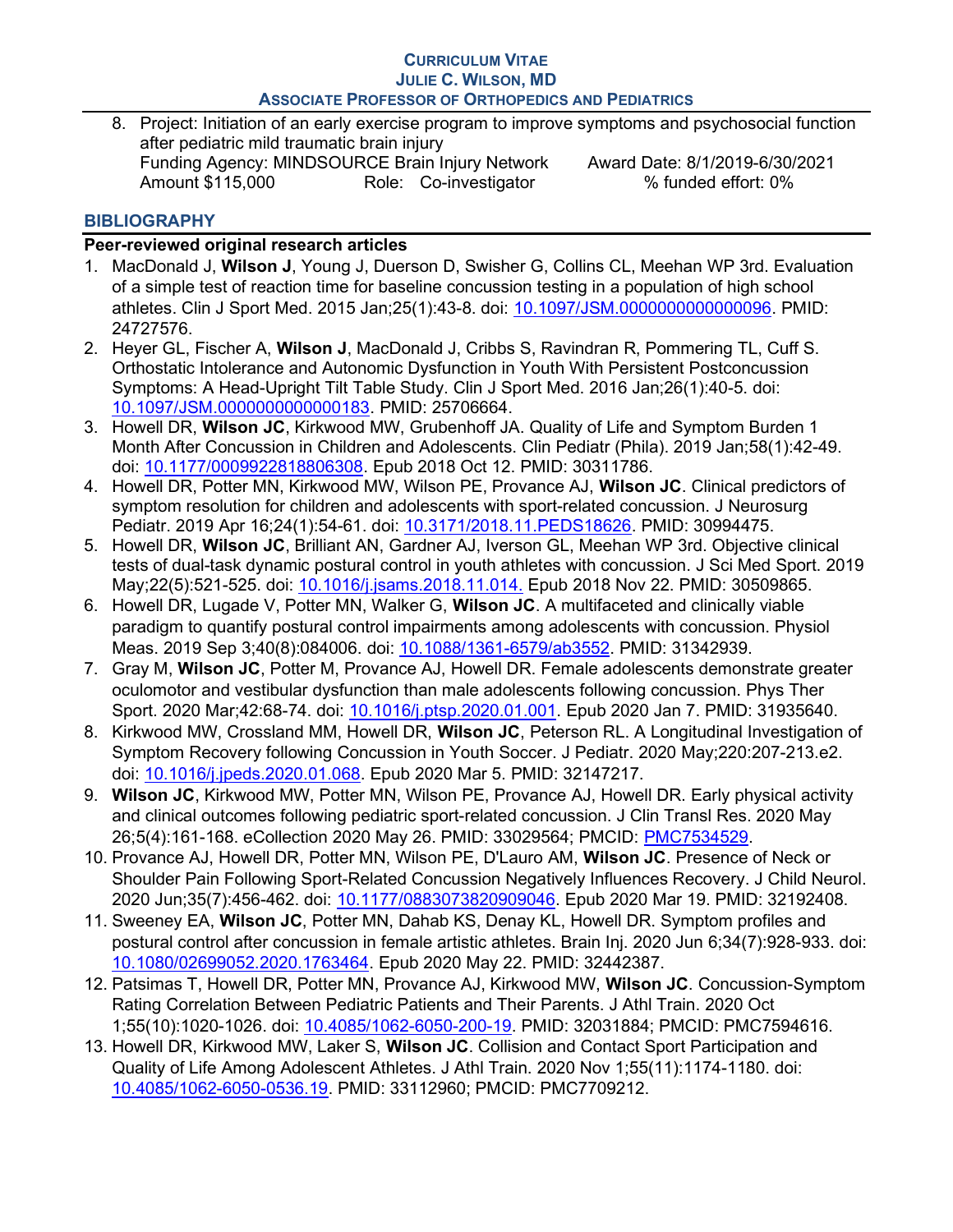- 14. Howell DR, Bonnette S, Diekfuss JA, Grooms DR, Myer GD, Wilson JC, Meehan WP 3rd. Dual-Task Gait Stability after Concussion and Subsequent Injury: An Exploratory Investigation. Sensors (Basel). 2020 Nov 5;20(21). doi: 10.3390/s20216297. PMID: 33167407; PMCID: PMC7663806.
- 15. Wingerson MJ, Seehusen CN, Walker G, Wilson JC, Howell DR. Clinical feasibility and utility of a dual-task tandem gait protocol for pediatric concussion management. J Athl Train. 2020 Nov 5;. doi: 10.4085/323-20. [Epub ahead of print] PMID: 33150416.
- 16. Engelman G, Carry P, Sochanska A, Daoud AK, Wilson J, Provance A. Isometric Cervical Muscular Strength in Pediatric Athletes With Multiple Concussions. Clin J Sport Med. 2021 Jan;31(1):36-41. doi: 10.1097/JSM.0000000000000681. PMID: 30346312.
- 17. Walker GA, Seehusen CN, Armento A, Provance AJ, Wilson JC, Howell DR. Family Affluence Relationship to Sports Specialization in Youth Athletes. Clin Pediatr (Phila). 2021 Jan;60(1):50-55. doi: 10.1177/0009922820949699. Epub 2020 Aug 12. PMID: 32781852.
- 18. Walker GA, Wilson JC, Potter MN, Provance AJ, Kirkwood M, Howell DR. Age is associated with postural control performance following youth concussion. J Pediatr Rehabil Med. 2021;14(3):443- 450. doi: 10.3233/PRM-190665. PMID: 34219677.
- 19. Armento A, VanBaak K, Seehusen CN, Sweeney EA, Wilson JC, Howell DR. Presence and Perceptions of Menstrual Dysfunction and Associated Quality of Life Measures Among High School Female Athletes. J Athl Train. 2021 Feb 24;. doi: 10.4085/624-20. [Epub ahead of print] PMID: 33626156; PMCID: PMC8530419.
- 20. Van Deventer KA, Seehusen CN, Walker GA, Wilson JC, Howell DR. The diagnostic and prognostic utility of the dual-task tandem gait test for pediatric concussion. J Sport Health Sci. 2021 Mar;10(2):131-137. doi: 10.1016/j.jshs.2020.08.005. Epub 2020 Aug 12. PubMed PMID: 32795624; PMCID: PMC7987555.
- 21. Wilson JC, Levek C, Daoud AK, Brewer M, Brooks K, Sochanska A, Randall M, Provance AJ. Web-Based Exercise Program Increases Cervical Strength in Adolescent Athletes. J Strength Cond Res. 2021 Apr 1;35(4):1149-1155. doi: 10.1519/JSC.0000000000002907. PMID: 30335712.
- 22. Walker GA, Wilson JC, Seehusen CN, Provance AJ, Howell DR. Is near point of convergence associated with symptom profiles or recovery in adolescents after concussion? Vision Res. 2021 Jul;184:52-57. doi: 10.1016/j.visres.2021.03.007. Epub 2021 Apr 16. PMID: 33866266.
- 23. Seehusen CN, Wilson JC, Walker GA, Reinking SE, Howell DR. More Physical Activity after Concussion Is Associated with Faster Return to Play among Adolescents. Int J Environ Res Public Health. 2021 Jul 9;18(14). doi: 10.3390/ijerph18147373. PMID: 34299824; PMCID: PMC8306405.
- 24. Howell DR, Seehusen CN, Wingerson MJ, Wilson JC, Lynall RC, Lugade V. Reliability and Minimal Detectable Change for a Smartphone-Based Motor-Cognitive Assessment: Implications for Concussion Management. J Appl Biomech. 2021 Jul 13;37(4):380-387. doi: 10.1123/jab.2020-0391. PMID: 34257159; PMCID: PMC8629831.
- 25. Krainin BM, Seehusen CN, Smulligan KL, Wingerson MJ, Wilson JC, Howell DR. Symptom and clinical recovery outcomes for pediatric concussion following early physical activity. J Neurosurg Pediatr. 2021 Sep 24;:1-8. doi: 10.3171/2021.6.PEDS21264. [Epub ahead of print] PMID: 34560641.
- 26. Smulligan KL, Wingerson MJ, Seehusen CN, Magliato SN, Wilson JC, Howell DR. Patient perception of dizziness and imbalance does not correlate with gait measures in adolescent athletes post-concussion. Gait Posture. 2021 Oct;90:289-294. doi: 10.1016/j.gaitpost.2021.09.184. Epub 2021 Sep 20. PMID: 34564000.
- 27. Smulligan KL, Wilson JC, Seehusen CN, Wingerson MJ, Magliato SN, Howell DR. Post-Concussion Dizziness, Sleep Quality, and Postural Instability: A Cross-Sectional Investigation. J Athl Train. 2021 Oct 8;. doi: 10.4085/1062-6050-0470.21. [Epub ahead of print] PMID: 34623439.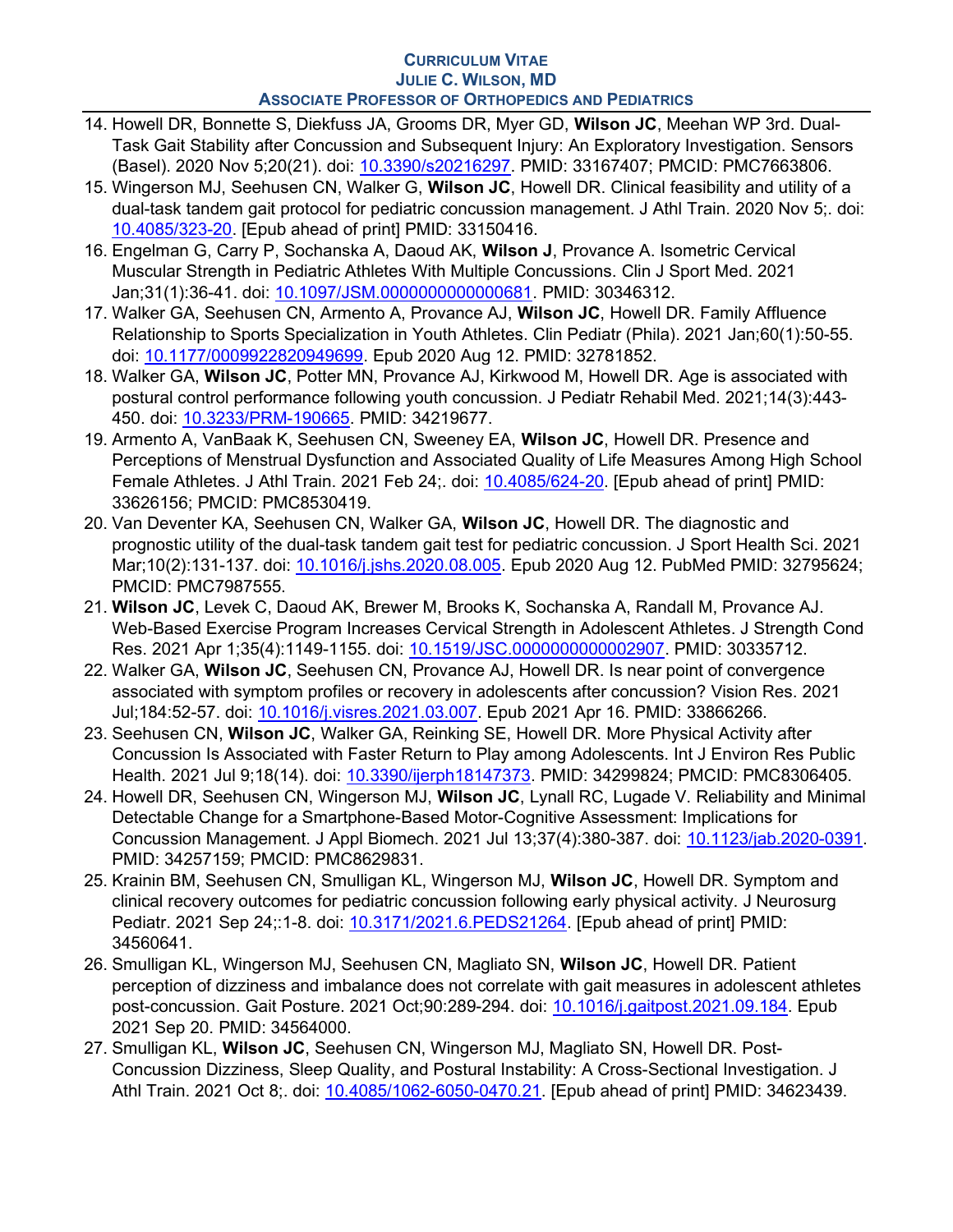- 28. Howell DR, Seehusen CN, Walker GA, Reinking S, Wilson JC. Neuromuscular training after concussion to improve motor and psychosocial outcomes: A feasibility trial. Phys Ther Sport. 2021 Nov;52:132-139. doi: 10.1016/j.ptsp.2021.05.014. Epub 2021 Aug 28. PMID: 34482050.
- 29. Wilson JC, Carry PM, Daoud AK, Strunk S, Sweeney EA, Howell DR, Comstock RD. Single season re-injury risk after concussion and lower extremity injury among male, collision sport, high school athletes. J Sci Med Sport. 2021 Nov;24(11):1105-1109. doi: 10.1016/j.jsams.2021.04.015. Epub 2021 May 5. PMID: 34074605.
- 30. Howell DR, Potter MN, Provance AJ, Wilson PE, Kirkwood MW, Wilson JC. Sleep Problems and Melatonin Prescription After Concussion Among Youth Athletes. Clin J Sport Med. 2021 Nov 1;31(6):475-480. doi: 10.1097/JSM.0000000000000803. PMID: 33055498.
- 31. Reinking S, Seehusen CN, Walker GA, Wilson JC, Howell DR. Transitory kinesiophobia after sport-related concussion and its correlation with reaction time. J Sci Med Sport. 2022 Jan;25(1):20- 24. doi: 10.1016/j.jsams.2021.07.010. Epub 2021 Jul 29. PubMed PMID: 34404602.
- 32. Howell DR, Seehusen CN, Carry PM, Walker GA, Reinking SE, Wilson JC. An 8-Week Neuromuscular Training Program After Concussion Reduces 1-Year Subsequent Injury Risk: A Randomized Clinical Trial. Am J Sports Med. 2022 Jan 21:3635465211069372. doi: 10.1177/03635465211069372. Epub ahead of print. PMID: 35060759.
- 33. Smulligan KL, Wingerson MJ, Seehusen CN, Wilson JC, Howell DR. Post-Concussion Dizziness Severity Predicts Daily Step Count During Recovery Among Adolescent Athletes. Med Sci Sports Exerc. 2022 Jan 25. doi: 10.1249/MSS.0000000000002877. Epub ahead of print. PMID: 35081096.
- 34. Smulligan KL, Wingerson MJ, Seehusen CN, Wilson JC, Howell DR. Examining Initial Post-Concussion Dizziness and Postural Stability as Predictors of Time to Symptom Resolution. J Sci Med Sport, accepted Jan 31, 2022.

# Peer-reviewed review articles

- 1. Wilson JC, Rodenberg RE. "Growing" pains: Apophysitis of the lower extremities. Contemporary Pediatrics. 2011; 28(6):38-46.
- 2. Wilson JC, Quinn BJ, Stratton CW, Southwick H, MacDonald JP. Athletes Doing Arabesques: Important Considerations in the Care of Young Dancers. Curr Sports Med Rep. 2015 Nov-Dec;14(6):448-54. doi: 10.1249/JSR.0000000000000208. PMID: 26561765.
- 3. Laker SR, Meron A, Greher MR, Wilson J. Retirement and Activity Restrictions Following Concussion. Phys Med Rehabil Clin N Am. 2016 May;27(2):487-501. doi: 10.1016/j.pmr.2016.01.001. Epub 2016 Mar 8. PMID: 27154858.
- 4. Wilson JC, Patsimas T, Cohen K, Putukian M. Considerations for Athlete Retirement After Sport-Related Concussion. Clin Sports Med. 2021 Jan;40(1):187-197. doi: 10.1016/j.csm.2020.08.008. PMID: 33187608.
- 5. Kirkwood MW, Howell DR, Brooks BL, Wilson JC, Meehan Iii WP. The Nocebo Effect and Pediatric Concussion. J Sport Rehabil. 2021 May 28;30(6):837-843. doi: 10.1123/jsr.2020-0519. PMID: 34050035.
- 6. Smulligan KL, Wilson JC, Howell DR. Increased Risk of Musculoskeletal Injuries After Concussion. Operative Techniques in Sports Medicine, accepted Jan 14, 2022.

# Position statements

- 1. Harmon KG, Clugston JR, Dec K, Hainline B, Herring S, Kane SF, Kontos AP, Leddy JJ, McCrea M, Poddar SK, Putukian M, Wilson JC, Roberts WO. American Medical Society for Sports Medicine position statement on concussion in sport. Br J Sports Med. 2019 Feb;53(4):213-225. doi: 10.1136/bjsports-2018-100338. PMID: 30705232.
- 2. Harmon KG, Clugston JR, Dec K, Hainline B, Herring SA, Kane S, Kontos AP, Leddy JJ, McCrea MA, Poddar SK, Putukian M, Wilson JC, Roberts WO. American Medical Society for Sports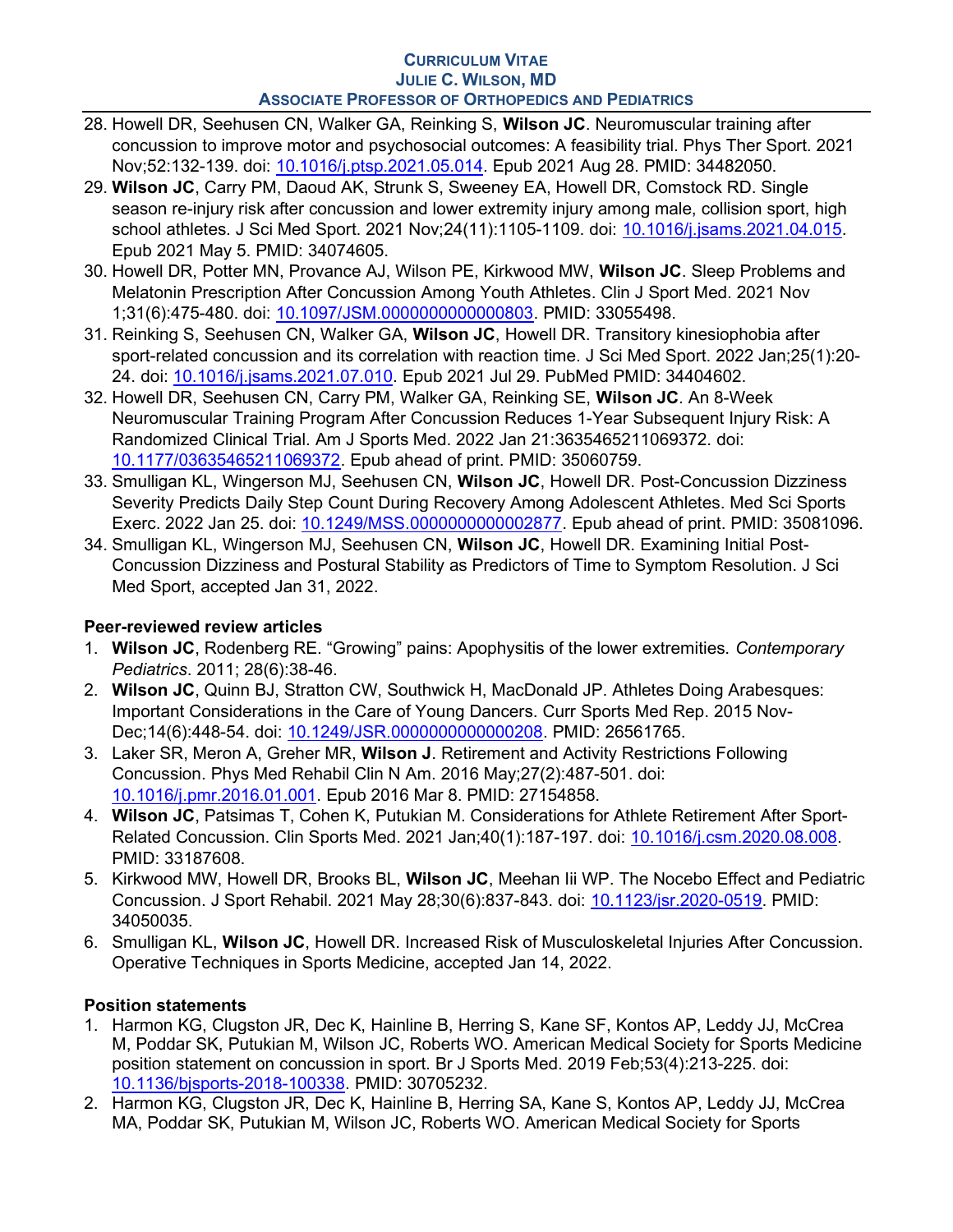Medicine Position Statement on Concussion in Sport. Clin J Sport Med. 2019 Mar;29(2):87-100. doi: 10.1097/JSM.0000000000000720. PMID: 30730386.

# Scientific Abstracts (competitive) - podium

- 1. Wilson J, Young J, Swisher G, Collins C, MacDonald J. Effect of Concussion on a Simple Test of Reaction Time in High School Athletes. Clinical Journal of Sport Medicine 2013; 23(2): 130-131. AMSSM 2013 Annual meeting, podium presentation, San Diego CA.
- 2. Heyer GL, Fischer A, Wilson J, MacDonald J, Cribbs S, Ravindran R, Pommering TL, Cuff S. Autonomic Dysfunction in Youth with Persistent Postconcussion Symptoms: A Head-upright Tilt Table Study. Medicine & Science in Sports & Exercise May 2014; 46(5s): 278. ACSM 2014 Annual Meeting, podium presentation, Orlando FL.
- 3. Wilson J, Strunk S, Carry P, Daoud AK, Stuart E, Comstock RD. Single Season Re-Injury Risk after Concussion and Lower Extremity Injury in High School Athletes. Clinical Journal of Sport Medicine 2017; 27(2): 187-188. AMSSM 2017 Annual meeting, podium presentation, San Diego CA.
- 4. Howell DR, Potter MN, Kirkwood MW, Wilson PE, Provance A, Wilson JC. Clinical predictors of symptom resolution for children and adolescents with sport-related concussion. Orthopaedic Journal of Sports Medicine 2019;7(3): supplement. PRISM Annual Meeting podium presentation, Atlanta GA, January 2019.
- 5. Howell DR, Lugade V, Potter MN, Walker G, Wilson JC. A multifaceted and clinically viable paradigm to quantify postural control impairments among adolescents with concussion. University of Colorado Inaugural Orthopedic Research Symposium. Podium presentation, Aurora CO, May 8, 2019.
- 6. Howell DR, Laker S, Kirkwood MW, Wilson JC. Contact and collision sports participation during adolescence is associated with reduced anxiety and depressive symptoms. Orthopaedic Journal of Sports Medicine 2020;8(4): supplement 3. PRiSM 7th Annual Conference. January 25, 2020. Glendale, AZ. Podium presentation.
- 7. Howell DR, Fazekas M, Grady M, Halstead M, Master CL, Valovich McLeod TC, Miller SM, Snedden TR, Zaslow T, Wilson JC. Quality-of-life outcomes and academic concerns following pediatric concussion: initial findings from the PRISM concussion RIG. Orthopaedic Journal of Sports Medicine 2020;8(4): supplement 3. PRiSM 7th Annual Conference. January 23, 2020. Glendale, AZ. Podium presentation.
- 8. Howell DR, Bonnette S, Diekfuss JA, Grooms DR, Myer GD, Wilson JC, Meehan III WP. Dual-task gait adaptability after clinical concussion recovery and subsequent injury: An exploratory investigation. University of Colorado 2nd Orthopedic Research Symposium & D'Ambrosia Diversity Lectureship. November 11, 2020. Podium presentation (virtual).
- 9. Wingerson MJ, Seehusen CN, Walker GA, Wilson JC, Howell DR, Clinical feasibility and utility of a dual-task tandem gait protocol for pediatric concussion management. University of Colorado 2nd Orthopedic Research Symposium & D'Ambrosia Diversity Lectureship. November 11, 2020. Podium presentation (virtual).
- 10. Seehusen CN, Wilson JC, Walker GA, Reinking SE, Howell DR. Step Up! More Physical Activity Post-Concussion Is Associated with Expedited Return to Play in Adolescents. PRiSM Society 8th Annual Meeting. January 30, 2021. Podium presentation (virtual).
- 11. Reinking SE, Seehusen CN, Walker GA, Wilson JC, Howell DR. Anxiety, fear, and movement following sports-related concussion: How does kinesiophobia correlate to symptoms and reaction time? PRiSM Society: 8th Annual Meeting. January 30, 2021. Podium presentation (virtual).
- 12. Wilson JC, Seehusen CN, Simon SL, Howell DR. Changes in subjective and objective sleep measures during recovery in pediatric concussion. PRiSM Society 8th Annual Meeting. January 30, 2021. Podium presentation (virtual).
- 13. Walker GA, Wilson JC, Seehusen CN, Provance AJ, Howell DR, Is Near Point of Convergence Associated with Symptom Profiles or Recovery in Adolescents after Concussion? PRiSM Society: 8th Annual Meeting. January 30, 2021. Podium presentation (virtual).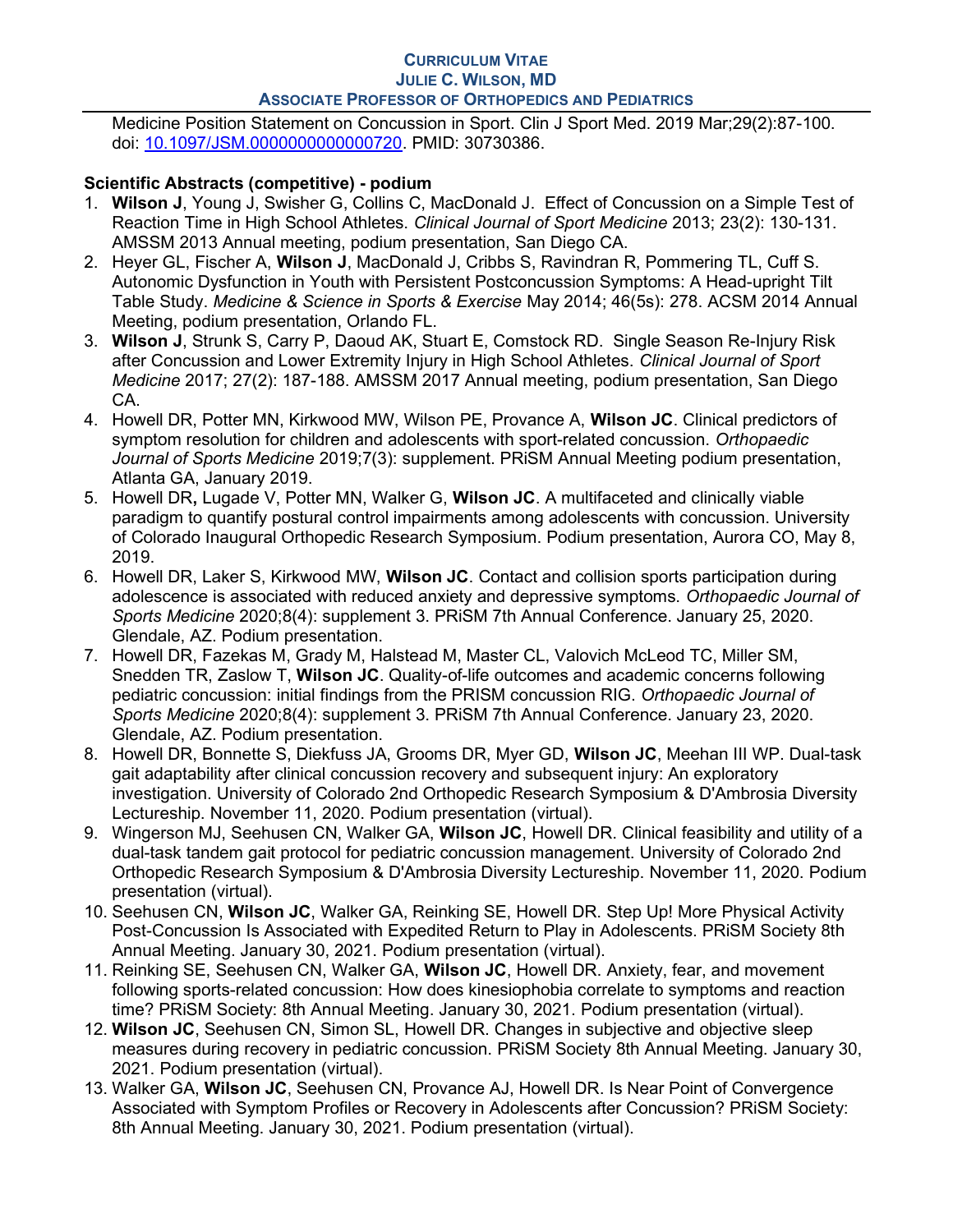- 14. Smulligan KL, Wilson JC, Seehusen CN, Wingerson MJ, Magliato SN, Howell DR. Postconcussion dizziness is associated with impaired postural stability. Rocky Mountain American Society of Biomechanics, Annual Meeting. April 2, 2021. Podium presentation (virtual).
- 15. Magliato SN, Seehusen CN, Wingerson MJ, Smulligan KL, Wilson JC, Howell DR. Postconcussion sleep problems associated with worse balance among youth athletes. Rocky Mountain American Society of Biomechanics, Annual Meeting. April 2, 2021. Podium presentation (virtual).
- 16. Sidhar K, Wilson JC, Baugh CM, Spittler J, Walker GA, Armento AM, Howell DR. Is there a link between socioeconomic status and concussion history or musculoskeletal injury history in adolescent athletes? AMSSM annual meeting. April 16, 2021. Podium presentation (virtual). Clinical Journal of Sports Medicine 2021: 31(2): 173.
- 17. Seehusen CN, Wingerson MJ, Smulligan KL, Magliato SN, Wilson JC, Howell DR. Effect of an 8-Week Neuromuscular Training Program on Postural Stability Following Concussion: A Randomized Clinical Trial. 16th International Symposium of 3D-Analysis of Human Movement (3D-AHM). May 24-28, 2021. Virtual podium presentation.
- 18. Smulligan KL, Wilson JC, Seehusen CN, Wingerson MJ, Magliato SN, Howell DR. Self-reported dizziness severity does not correlate with gait measures in adolescent athletes acutely postconcussion. 16th International Symposium of 3D-Analysis of Human Movement (3D-AHM). May 24- 28, 2021. Virtual podium presentation.
- 19. Smulligan KL, Wingerson MJ, Seehusen CN, Wilson JC, Howell DR. Identifying Predictors of Time to Concussion Symptom Resolution: The Role of Dizziness and Postural Stability. American Physical Therapy Association Rocky Mountain Annual Conference. September 24, 2021. Podium Presentation.
- 20. Halstead M, Snedden T, Valovich McLeod T, Wilson J, Master C, Grady M, Fazekas M, Santana J, Zaslow T, Miller S, Howell D, and PRiSM Concussion Research Interest Group. Higher student confidence in their schools' academic support associated with lower adverse academic concern following concussion. PRiSM 9th Annual Meeting, January 27, 2022. Houston, TX. Podium Presentation.
- 21. Magliato SN, Seehusen CN, Wingerson MJ, Smulligan KL, Wilson JC, Howell DR. Sleep problems following concussion are associated with worse balance and more severe symptoms in youth athletes. PRiSM 9th Annual Meeting, January 27, 2022. Houston, TX. Podium Presentation.
- 22. Miller S, Zaslow T, Wilson J, Master C, Valovich McLeod T, Snedden T, Halstead M, Grady M, Fazekas M, Santana J, Howell D, and PRiSM Concussion Research Interest Group. Does the 5P risk score predict persistent post-concussive symptoms in a multi-center sample of youth athletes? PRiSM 9th Annual Meeting, January 27, 2022. Houston, TX. Podium Presentation.
- 23. Howell DR, Seehusen CN, Carry PM, Walker GA, Reinking S, Wilson JC. An 8-week neuromuscular training program after concussion reduces one-year subsequent injury risk: a randomized clinical trial. PRiSM 9th Annual Meeting, January 28, 2022. Houston, TX. Podium Presentation (presenting author).
- 24. Smulligan KL, Seehusen CN, Wingerson MJ, Wilson JC, Howell DR. Post-concussion dizziness severity predicts daily step count during recovery among adolescent athletes. PRISM 9th Annual Meeting. January 28, 2022. Houston, TX. Podium Presentation.
- 25. Valovich McLeod T, Snedden T, Halstead M, Wilson J, Master C, Grady M, Fazekas M, Santana J, Zaslow T, Miller S, Howell D and PRiSM Concussion Research Interest Group. Self-reported amnesia following concussion predicts greater deficits in quality of life domains among adolescent athletes. PRiSM 9th Annual Meeting. January 28, 2022. Houston, TX. Podium Presentation.

# Scientific Abstracts (competitive) - poster

1. MacDonald J, Wilson J, Young J, Swisher G, Collins C, Meehan W. Evaluation of a Simple Test of Reaction Time in the Diagnosis and Management of Concussions in High School Athletes. Clinical Journal of Sport Medicine 2012; 22(2): 187-188. AMSSM 2012 Annual meeting, Rising in Research oral poster presentation, Atlanta GA. (presenting author)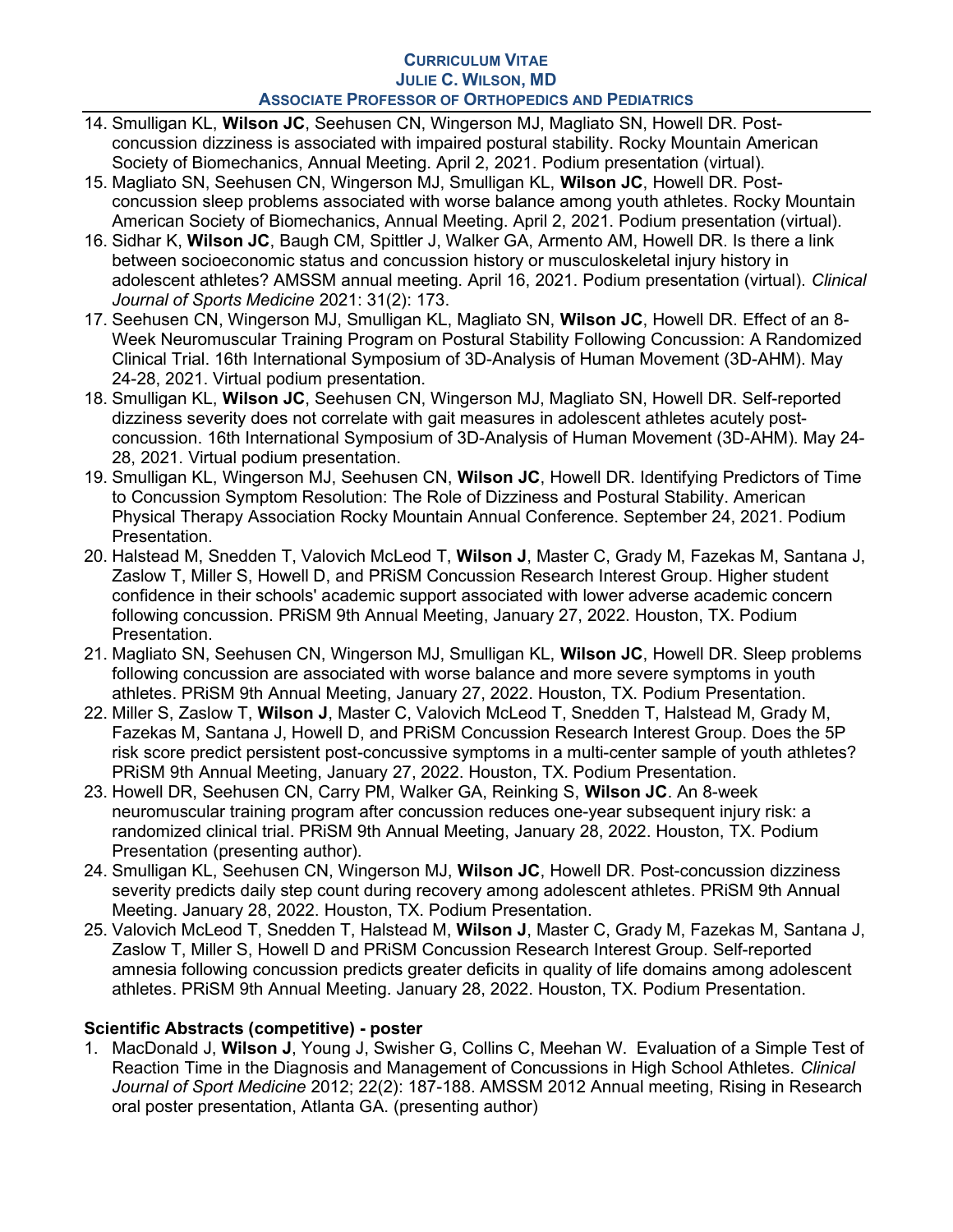- 2. Duerson D, Wilson J, Young J, Swisher G, Collins C, MacDonald J. Comparison of Baseline Reaction Time of High School Athletes over Two Consecutive Years. Clinical Journal of Sport Medicine 2013; 23(2): 132-133. AMSSM 2013 Annual meeting, Rising in Research oral poster session, San Diego CA.
- 3. Engleman G, Wilson J, Sochanska A, Provance A. Isometric Cervical Muscular Strength in Pediatric Athletes with Multiple Concussions. Clinical Journal of Sport Medicine 2016; 26(2):e58. AMSSM 2016 Annual Meeting, poster presentation, Dallas TX.
- 4. Wilson J, Sochanska A, Randall M, Brewer M, Brooks-Bennett K, Brueck G, Ramsey M, Lepon AK, Provance A. Impact of Cervical Strengthening Program in Adolescent Athletes: A Pilot Study. Medicine & Science in Sports & Exercise May 2016; 48(5s):925. ACSM 2016 Annual Meeting poster presentation, Boston MA.
- 5. Elliott L, Wilson J, Wilson P, Lepon AK, Brueck G, Clayton G. Quantitative Electroencephalography in the Evaluation of Concussive Head Injury in Adolescent Children: A Preliminary Analysis. AAPMR 2016 annual meeting, New Orleans LA, poster presentation.
- 6. Wilson J, Daoud AK, Moix Grieb E, Wilson P, Clayton G. Quantitative Electroencephalography in the Evaluation of Concussive Head Injury in Adolescents. Medicine & Science in Sports & Exercise; May 2017: 49(5s):412-413. ACSM 2017 Annual Meeting, poster presentation, Denver CO.
- 7. Daoud AK, Lamphere E, Burnim K, Skelton A, Wilson J. Injury Epidemiology at Multi-Day Youth Soccer Tournaments. Medicine & Science in Sports & Exercise; May 2017: 49(5s):708. ACSM 2017 Annual Meeting, poster presentation, Denver CO.
- 8. Moix Grieb E<sup>\*</sup>, Gralla J, Daoud AK, **Wilson J**, Hoyte C. Opioid Prescription Practices of Pediatric Musculoskeletal Injuries. Medicine & Science in Sports & Exercise, May 2017; 49(5s):1099. ACSM 2017 Annual Meeting, poster presentation, Denver CO.
- 9. Wilson J, Potter M, Kirkwood M, Wilson P, Provance A, Howell DR. The Association Between Early Exercise and Clinical Characteristics Following Pediatric Sport-Related Concussion. Orthopaedic Journal of Sports Medicine 2019:7(3): supplement. PRISM Annual Meeting poster presentation, Atlanta GA, January 2019.
- 10. Wilson JC, Howell DR, Potter MN, Provance AJ, Wilson PE, Kirkwood MW. Sleep Problems After Concussion Among Youth Athletes. Clinical Journal of Sport Medicine 2019; 29(2): 150- 51. AMSSM Annual Meeting, oral poster presentation, Houston TX, April 15, 2019.
- 11. Patsimas T, Howell D, Potter M, Provance A, Kirkwood M, Wilson J. Patient-Parent Agreement on the Health and Behavior Inventory after Pediatric Concussion. Medicine & Science in Sports & Exercise June 2019: 51(6): 414. Poster presentation, ACSM 2019 Annual meeting, Orlando FL, May 30, 2019.
- 12. Armento A, VanBaak K, Sweeney EA, Wilson JC, Howell DR. Presence and Perceptions of Menstrual Dysfunction Among High School Female Athletes. Orthopaedic Journal of Sports Medicine 2020;8(4): supplement 3. PRiSM 7th Annual Conference. January 23-25, 2020. Glendale, AZ. Poster presentation.
- 13. Sweeney EA, Wilson JC, Potter MN, Dahab KS, Denay KL, Howell DR. Symptom profiles and postural control after concussion among female adolescent artistic athletes. Orthopaedic Journal of Sports Medicine 2020;8(4): supplement 3. PRiSM 7th Annual Conference. January 23-25, 2020. Glendale, AZ. Poster presentation.
- 14. Wilson JC, Kirkwood MW, Provance AJ, Walker GA, Wilson PE, Howell DR. Adolescents Report Sleep Quality Impairments Acutely Post-Concussion. Orthopaedic Journal of Sports Medicine 2020;8(4): supplement 3. PRiSM 7th Annual Conference. January 23-25, 2020. Glendale, AZ. Poster presentation.
- 15. Walker GA, Dahab KS, Provance AJ, Sweeney EA, Wilson JC, Armento A, Howell DR. Family Affluence Relationship to Sports Specialization in Youth Athletes. Orthopaedic Journal of Sports Medicine 2020;8(4): supplement 3. PRiSM 7th Annual Conference. January 23-25, 2020. Glendale, AZ. Poster presentation.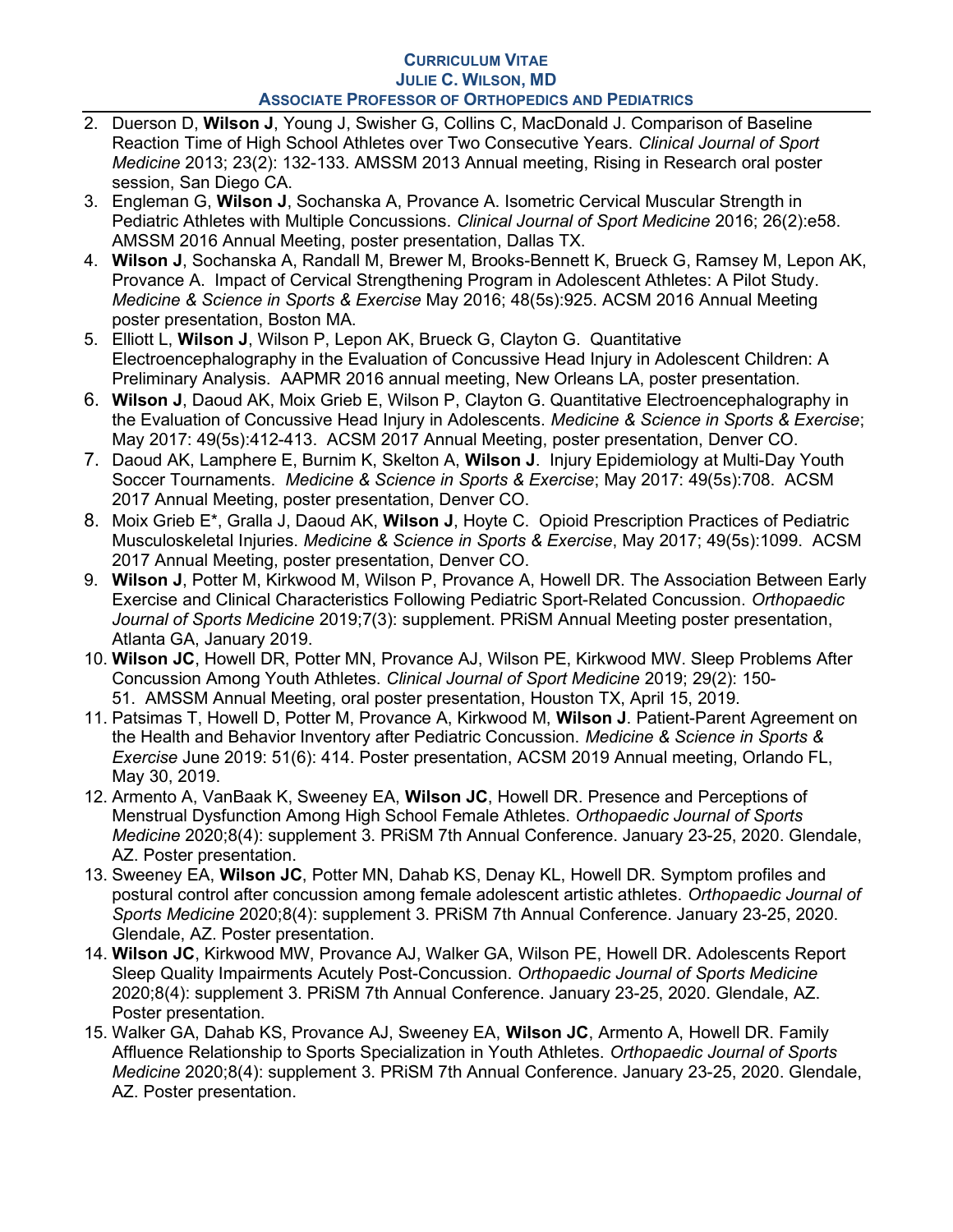- 16. Gray M, Wilson J, Potter M, Provance A, Howell D. Females exhibit greater oculomotor and vestibular dysfunction than males following pediatric concussion. American Physical Therapy Association Combined Sections Meeting, Denver CO. February 13, 2020. Poster presentation.
- 17. Wilson JC, Brenner LA, Khodaee M, Provance AJ, Spittler J, Howell DR. History Of Concussion Does Not Influence Sleep Quality In Adolescent Athletes. Clinical Journal of Sport Medicine 2020; 30(2): 136. AMSSM annual meeting, April 25-29, 2020. Poster presentation (virtual).
- 18. Sweeney EA, Wilson JC, Daoud AK, Potter MN, Seehusen CN, Howell DR. Brace Use in Barefoot Athletes with Sever's Disease. Clinical Journal of Sport Medicine 2020; 30(2): 147. AMSSM annual meeting, April 25-29, 2020. Poster presentation (virtual).
- 19. Wilson JC, Seehusen C, Coonan D, Cuddeback T, Walker G, Howell DR. The Relationship Of Subjective And Objective Sleep Measures In Pediatric Concussion. Medicine and Science in Sports and Exercise 2020; 52(5): S620. ACSM Annual Meeting, June 17, 2020. Poster presentation (virtual).
- 20. Seehusen C, Wilson JC, Walker G, Reinking SE, Howell DR. Quantifying Physical Activity After Concussion: The Relationship Between Sleep Quality, Symptoms, And Steps. Medicine and Science in Sports and Exercise, 2020; 52(5): S354-355. ACSM Annual Meeting, June 17, 2020. Poster presentation (virtual).
- 21. Reinking SE, Wilson JC, Walker GC, Seehusen C, Howell DR. Fear of re-injury correlates with concussion symptoms and reaction time among adolescents with concussion. Medicine and Science in Sports and Exercise, 2020; 52(5): S748. ACSM Annual Meeting, June 17, 2020. Poster presentation (virtual).
- 22. Van Deventer K, Seehusen C, Walker G, Wilson JC, Howell DR. The Diagnostic and Prognostic Utility of Dual-Task Tandem Gait for Pediatric Concussion. Medicine and Science in Sports and Exercise, 2020; 52(5): S618-619. ACSM Annual Meeting, June 2020.
- 23. Wingerson MJ, Wilson JC, Seehusen CN, Walker GA, Howell DR. Determinants of Immediate and Delayed Recall Performance Following Pediatric Concussion. PRiSM Society: 8th Annual Meeting. January 27-30, 2021. Poster presentation (virtual).
- 24. Reinking SE, Seehusen CN, Walker GA, Wilson JC, Howell DR. Anxiety, fear, and movement following sports-related concussion: How does kinesiophobia correlate to symptoms and reaction time? American Physical Therapy Association - Combined Sections Meeting. February 2021. Poster presentation (virtual).
- 25. Wingerson MJ, Seehusen CN, Wilson JC, Smulligan KL, Magliato SN, Howell DR. Assessments of post-concussion reaction time predict persistent symptoms and delayed return-to-play. Rocky Mountain American Society of Biomechanics, Annual Meeting. April 2, 2021. Poster presentation (virtual).
- 26. Krainin BM, Seehusen CN, Smulligan K, Wingerson M, Wilson JC, Howell DR. Symptom and Clinical Recovery Outcomes for Pediatric Sport-related Concussion Following Early Physical Activity. AMSSM annual meeting. April 14-18, 2021. Poster presentation (virtual).
- 27. Wilson JC, Seehusen CN, Smulligan K, Wingerson M, Howell DR. Sleep quality and functional outcomes during pediatric concussion recovery. AMSSM annual meeting. April 14-18, 2021. Poster presentation (virtual). Clinical Journal of Sports Medicine 2021: 31(2): 196.
- 28. Smulligan KL, Wilson JC, Seehusen CN, Wingerson MJ, Magliato SN, Howell DR. Post-Concussion Dizziness, Sleep Quality, and Postural Stability in Young Athletes. ACSM annual meeting. June 1-5, 2021. Virtual poster presentation.
- 29. Armento A, VanBaak K, Seehusen CN, Sweeney EA, Wilson JC, Howell DR. Presence and Perceptions of Menstrual Dysfunction Among High School Female Athletes. Female Athlete Triad Conference. June 10-12, 2021. Virtual poster presentation.
- 30. Smulligan KL, Wingerson MJ, Seehusen CN, Wilson JC, Howell DR. Examining Initial Post-Concussion Dizziness and Postural Stability as Potential Recovery Predictors. American Academy of Neurology Sports Concussion Conference. July 30-31, 2021. Virtual Poster Presentation.
- 31. Little C, Wingerson M, Seehusen C, Smulligan K, Wilson J, Simon S, Howell D. Evaluation of sex differences in sleep stages following concussion in adolescents. University of Colorado 3rd Annual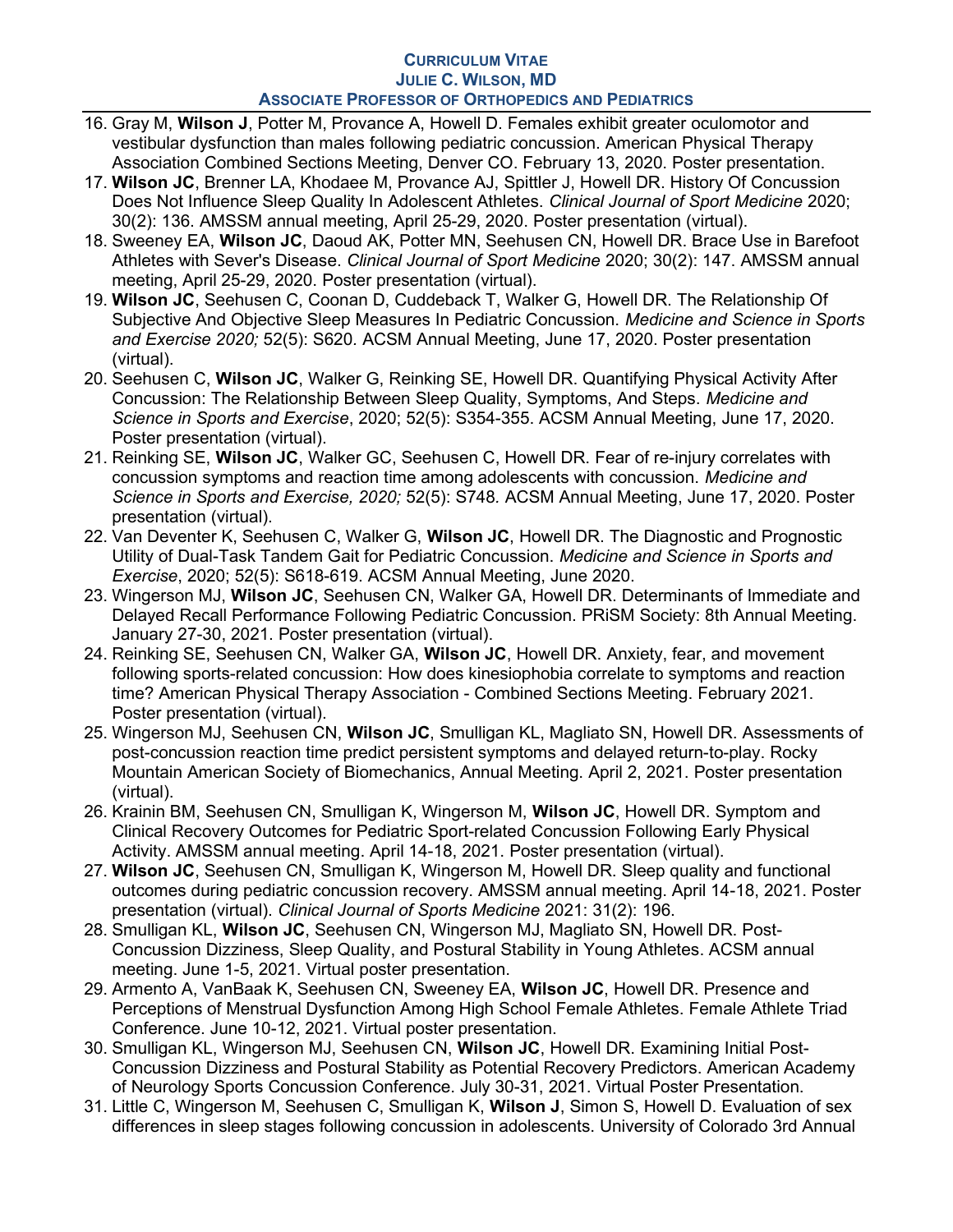Orthopedic Research Symposium & D'Ambrosia Diversity Lectureship. November 10, 2021. Aurora, CO. Poster Presentation.

- 32. Smulligan KL, Seehusen CN, Wingerson MJ, Smith AC, Walker GA, Wilson JC, Howell DR. Dizziness is Associated with Neck and Shoulder Pain in Pediatric Concussion. University of Colorado 3rd Annual Orthopedic Research Symposium & D'Ambrosia Diversity Lectureship. November 10, 2021. Aurora, CO. Poster Presentation.
- 33. Wingerson MJ, Seehusen CN, Wilson JC, Smulligan KL, Lynall RC, Lugade V, Howell DR. Smartphone measured single- and dual-task gait evaluation in adolescent's post-concussion: A longitudinal comparison to healthy controls. University of Colorado 3rd Annual Orthopedic Research Symposium & D'Ambrosia Diversity Lectureship. November 10, 2021. Aurora, CO. Poster presentation.
- 34. Smulligan KL, Wingerson MJ, Seehusen CN, Wilson JC, Howell DR. Physical Activity Predicts Kinesiophobia at Return to Play for Athletes with Persistent Post-Concussion Symptoms. University of Colorado Anschutz Medical Campus 36th Annual Student Research Forum. December 8, 2021. Aurora, CO. Poster presentation. Top Poster Award.
- 35. Snedden T, Valovich McLeod T, Halstead M, Wilson J, Master C, Grady M, Fazekas M, Santana J, Zaslow T, Miller S, Howell D, and PRiSM Concussion Research Interest Group. Comparing academic challenges and quality of life in concussed adolescents pre- and during the COVID-19 pandemic. PRiSM 9th Annual Meeting. January 27-29, 2022. Houston, TX. Poster presentation.
- 36. Wingerson MJ, Seehusen CN, Wilson JC, Smulligan KL, Lynall RC, Lugade V, Howell DR. Smartphone measured single- and dual-task gait evaluations in adolescents' post-concussion: A longitudinal comparison to healthy controls. PRiSM 9th Annual Meeting. January 27-29, 2022. Houston, TX. Poster presentation. Top poster award finalist.
- 37. Wingerson MJ, Seehusen CN, Wilson JC, Smulligan KL, Reinking SE, Magliato SN, Howell DR. Diagnostic and predictive ability of reaction time assessments for adolescent concussion. PRiSM 9th Annual Meeting. January 27-29, 2022. Houston, TX. Poster presentation.

# Scientific abstracts (non-competitive)

- 1. Wilson JC, Reese J. Inpatient Service Specialist role as housestaff support. Graduate Medical Education Resident Research Day, The Children's Hospital, May 2009, Aurora CO.
- 2. Wilson JC, Reese J. Inpatient Service Specialists and Resident Liaisons as housestaff support. Graduate Medical Education Resident Research Day, The Children's Hospital, May 2010, Aurora CO.
- 3. Lepon AK, Wilson JC, Brueck G, Elliott LT, Wilson PE, Clayton GH. Quantitative Electroencephalography in the Evaluation of Concussive Head Injury in Adolescent Children: A Preliminary Analysis. CHCO Spring Research symposium, May 2016.

# Case Reports

- 1. Wilson J, Fischer A. Wrist Pain Basketball. *Medicine & Science in Sports & Exercise.* May 2011; 43(5): 237. ACSM 2011 Annual meeting, Denver CO. Case podium presentation.
- 2. Wilson J, MacDonald J. Elbow Pain in a Little League Baseball Player. AMSSM 2011 Annual meeting, Salt Lake City UT. Case poster presentation.
- 3. Wilson J. An Unusual Ankle Injury in a 10 Year Old Athlete. Clinical Journal of Sport Medicine 2014; 24(2): e10-11. AMSSM 2014 Annual meeting, New Orleans LA. Case podium presentation.
- 4. Armento A\*, Albright J, Wilson J. An Unusual Diagnosis of Shoulder Pain in a Pediatric Patient. AMSSM 2017 Annual Meeting; San Diego, CA. Case poster presentation.
- 5. Patismas T\*, Wilson JC, Armento A. Female Athlete Triad. AAP COSMF Case of the Month. November 2019.
- 6. Patsimas T, Sweeney E, Wilson J. Left Knee Pain and Swelling. AAP COSMF Case of the Month. January 2021.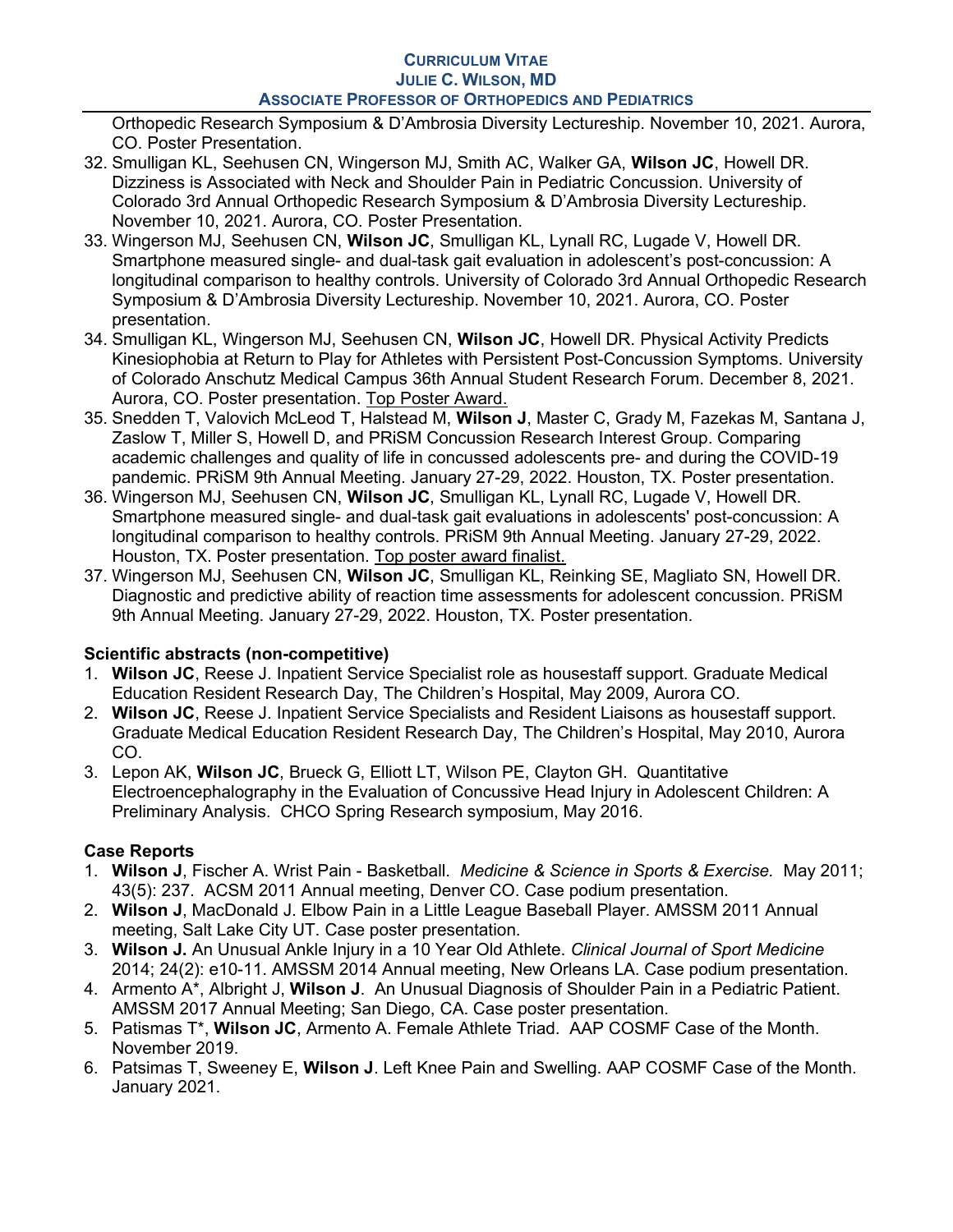7. Patsimas T, Sweeney E, Wilson J. 16 Year Old Swimmer With Pain And Swelling In Multiple Joints. American Medical Society for Sports Medicine annual meeting. April 14-18, 2021. Case poster presentation.

# Book Chapters

1. Ofek E, Wilson JC. (2020). "Medical Conditions Leading to Poor Sleep" in S. Paul, H. Benjamin (Eds.), Sleep Essentials: Information & Insights for Active Individuals (pp 31-38). Monterey, CA: Healthy Learning.

# Products of Scholarship

1. Wilson J, Provance A, Murray J, Kirkwood M, Grubenhoff J, Johnson B, Golembeski J, Prokop J, Clark M, May L, Kanallakan A, Wilson P, Gordon S, Bernard A. Children's Hospital Colorado Clinical Pathway: Concussion. April 7, 2016.

# Media

- 1. Wilson J. Provance A. COVID-19 Return to Play Guidelines for Youth Sports, updated 12/2021.
- 2. Wilson J. Colorado Public Radio interview High Schools Want 'Kids Back In Sports' But The Pandemic Precautions Vary District To District, 2/2021.
- 3. Wilson J. KREX Western Slope TV interview Obesity in COVID, 11/2020.
- 4. Provance A, Wilson J. Colorado Family Physician medical magazine article: Considerations for Return to Youth Sports Amidst COVID-19 Pandemic, summer 2020.
- 5. Armento A, Brumbaugh D, Wilson J. Children's Hospital Colorado Charting Pediatrics Podcast: COVID-19 and Return Youth Sports, 6/2020.
- 6. Wilson J. Children's Hospital Colorado Provider Education Video: Concussion Research, 2019.
- 7. Brumbaugh D, Wilson J. Children's Hospital Colorado Charting Pediatrics Podcast: A Case Study: Repeat Concussions in Teenagers and Sports Retirement Considerations, 2/2019.
- 8. Brent A, Wilson J. Children's Hospital Colorado Charting Pediatrics Podcast: Approaching Concussions in Children's Primary Care, 6/2017.
- 9. Wilson J. Colorado 9 News and Children's Hospital Colorado Concussion Social Summit expert panelist – media promo, 11/2015.
- 10. Wilson J. Colorado 9 News TV interview Is football safe? 11/2015.
- 11. Wilson J. Just Ask Children's parent newsletter http://www.childrenscolorado.org/wellnesssafety/parent-resources/expert-tips, 11/2015.
- 12. Wilson J. Fox21 (CO Springs) Wellness Wednesdays quest speaker: Baseball Injuries, 7/2015.
- 13. Wilson J. featured in Denver Post newspaper article: U.S. Soccer's Ali Krieger wears a concussion headband. But do they work? 6/2015.
- 14. Wilson J. Just Ask Children's Alice 105.9 radio interview: concussions, 5/2015.
- 15. Wilson J. Just Ask Children's parent newsletter http://orthopedics.childrenscolorado.org/newand-featured-articles/for-parents/make-time-for-exercise, 5/2015.
- 16. Wilson J. Rocky Mountain Health Plans guest blog: Concussion Treatment & Recovery, 7/2014.
- 17. Wilson J, Young J. Columbus 10TV Health & Fitness Expo: Kids & Sports Injuries Panel, 8/2012.
- 18. Wilson J. Ask a Specialist Series Energy Drinks, 4/2012.
- 19. Wilson J. Exercise-Associated Cramping in ThisWeek Community Newspapers, 8/2011.

# EVENT COVERAGE

- 1. Colorado Rush Denver Cup Soccer tournament medical director 2015-2019, 2021
- 2. Colorado Rush Open Soccer tournament medical director –2015-2019, 2021
- 3. 3D Lacrosse Denver Shootout tournament medical coverage 2014, 2017, 2019, 2021
- 4. Real Colorado Cup Soccer tournament medical director 2014-2019, 2021
- 5. Comprehensive Athletic Physical Screening Adams 12 Schools 2014-2019
- 6. Comprehensive Athletic Physical Screening Elizabeth HS 2015-2019
- 7. Thornton HS wrestling tournament coverage 2014-2015, 2017-2019